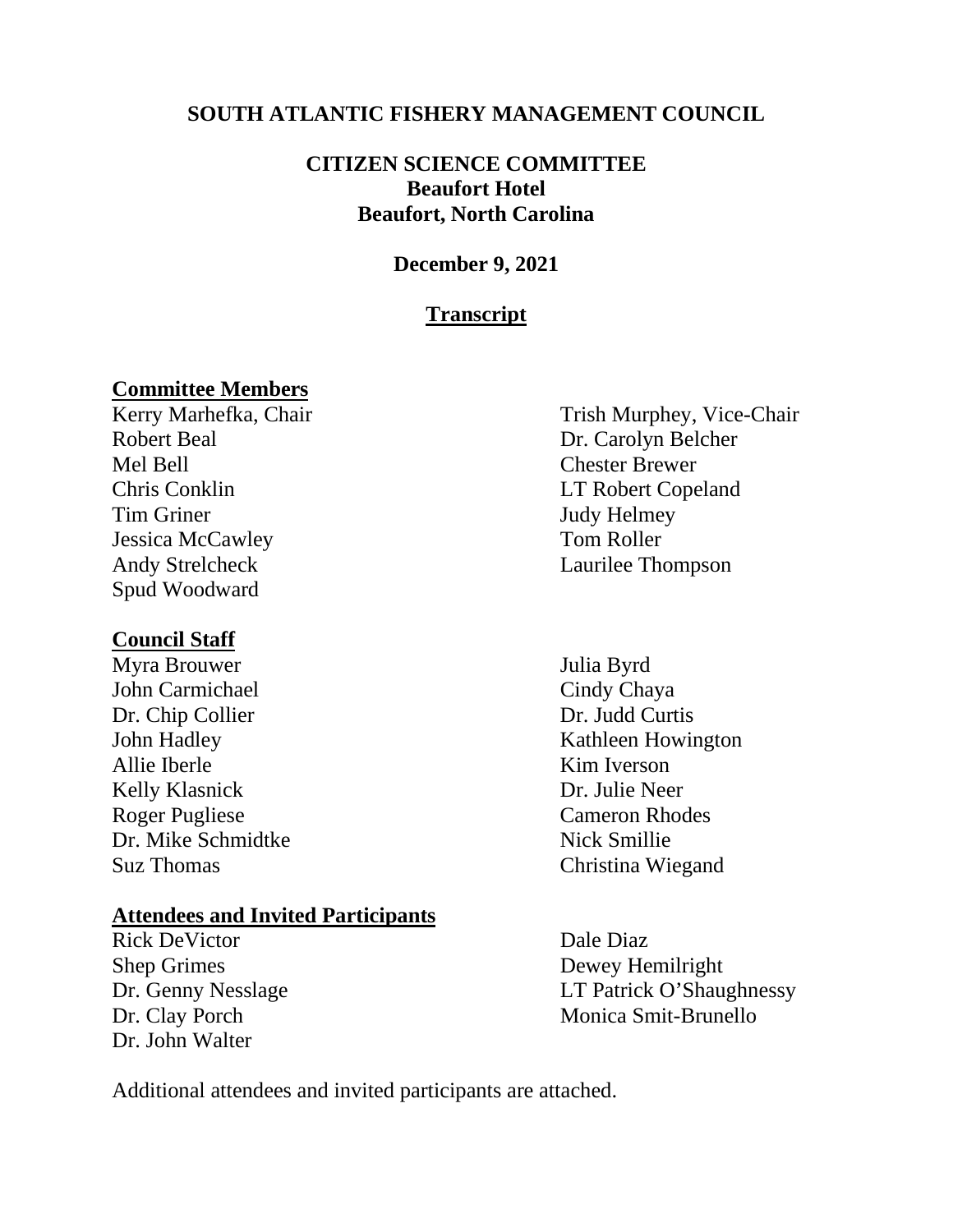The Citizen Science Committee of the South Atlantic Fishery Management Council convened at the Beaufort Hotel, Beaufort, North Carolina, on Thursday, December 9, 2021, and was called to order by Chairman Kerry Marhefka.

MS. MARHEFKA: I would like to call to order the Citizen Science Committee, and our first thing to do will be to approve the agenda. Does anyone have any additions or changes to the agenda? Hearing none, so approved. Then we have the Approval of the December 2020 Minutes. Does anyone have any changes to the minutes from December? Seeing none, the minutes are so approved.

We have two short topics today, and I think Julia was also going to make an introduction. We have a new staff member, and so we're looking forward to meeting him officially. The first item up is the Updated Citizen Science Research Priorities, and Julia is going to go over it all, but, just so we're all on the same page, every two years, the council updates its citizen science priorities at the same that we update our research and monitoring plan, and so they kind of go hand-in-hand, and, in October, the Citizen Science Operations Committee and the Projects Advisory Panel got together and worked on the list, and so we're here today to look at that, but, Julia, you're going to handle all of that much better than me, and so I will hand it over to you.

MS. BYRD: All right. Thanks, Kerry. Before jumping into the research priorities, I did want to take a second to officially introduce Nick Smillie, who is the Citizen Science Project Coordinator, and I know we gave a really short introduction to him at the September council, when we were via webinar, but I know he's with you guys at the meeting in-person, and so I just wanted to take a second to give you a little bit of background on him and let him say hello.

I'm really excited for you all to be able to meet him, and so Nick grew up in Charleston, fishing all around the low country, and so he came to the council officially and started working for us as the Citizen Science Project Coordinator in August. He got his kind of undergraduate degree from the University of South Carolina, in environmental science, and he really focused a lot on science communication, and then he started his master's degree at the College of Charleston, and graduated this year, and he worked really closely with the Citizen Science Program on his thesis research, which really focused on trying to evaluate kind of recruitment and retention methods and selfreported fishing apps.

He's been working really closely with us over the past couple of years. Through his research, he interviewed a number of our SAFMC Release participants and analyzed a lot of the MyFishCount survey data, and so, when he started in August, he was really able to kind of jump right in, and so I just wanted to take a second, and, Nick, I don't know if you want to say a few words before we jump into the agenda.

MR. SMILLIE: Thanks for the formal introduction, and it's really nice to see everybody's faces in the room.

MS. BYRD: All right. Thanks, Nick. I look forward to all of you guys getting to know him, because we have really enjoyed having him kind of onboard as council staff. With that, I will go ahead and jump into the first agenda item, which Kerry already mentioned to you all, the citizen science research priorities.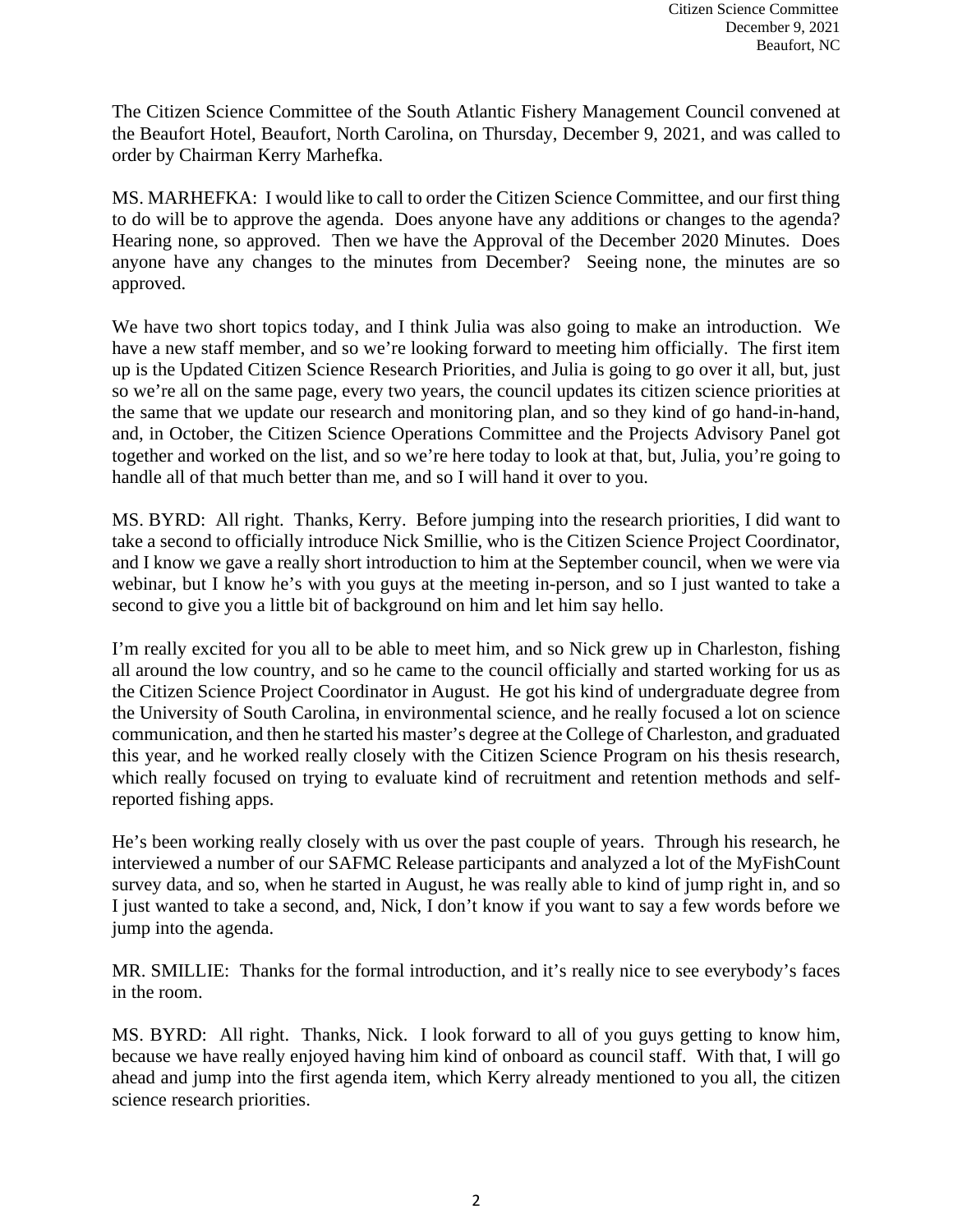Today, what we're really going to try to do is I'm just going to give kind of a quick background information for you guys, and then, as Kerry mentioned, our kind of two citizen science advisory panels have reviewed our research priorities and have recommended a number of updates, and so we'll be kind of walking you guys through those, and the goal here is for you guys to kind of review them, discuss and make edits that you feel are appropriate, and then potentially consider them for adoption.

Kerry already went over some of this background information, and so, again, citizen science research priorities are updated every two years, and they're really meant to help guide the types of projects that our program kind of supports or pursues, and so to really try to narrow down the focus on all of the many data needs we have across the region, to kind of tangible ideas that would work well with a citizen science approach that are most important to the fishermen and scientists and managers in our region.

Not only with these guide the projects that we try to develop kind of internally, as kind of staff are collaborating with other folks, but we want to share these priorities with others, and so, if there are other folks who are interested in doing citizen science work throughout the region, they can have a sense of what our priorities are and maybe can facilitate some collaboration with them. As Kerry already mentioned, we update these every two years, when you guys update your overall research and monitoring plan, and so you guys did that in June, and so we're going to be updating the citizen science research priorities at the December meeting.

Just a quick background on kind of the prioritization process, which we kind of already went over, and so what happens is the council will update their research and monitoring plan, and then we use that document as kind of a resource for us, as we work to update the citizen science research priorities, and so that document serves as a resource, and then we've also been kind of taking notes on any other kind of citizen-science-related topics that have come up, whether it's at a council meeting, at advisory panel meetings, or people have reached out to staff with ideas, and then what we do is we hold a meeting with our two advisory groups, the Projects Advisory Committee, which is made up of representatives from many of the council's species and Habitat and kind of Outreach APs, and then our Operations Committee.

Then will recommend any updates that then come to you guys for your review and consideration, and so there's a third step in this process that we haven't developed yet, and that is to kind of fill this online citizen science project portal, where members of the public could submit ideas that would then be considered in this process, and so we're hoping to look into that sometime after -- Developing that after the new website goes online next year.

You guys were provided kind of three attachments relevant to this topic in your briefing book, and the first one is kind of 1a, which is the kind of updated research priorities, and that includes kind of the recommendations and feedback provided by the advisory panels at their November meeting, and then 1b is this presentation that's just meant to help us walk through the different research priorities, and then Attachment 1c is the updated council research and monitoring plan for you guys to kind of refer to as a reference, if needed.

As we're walking through the research priorities today, some things that may be helpful when you guys are kind of discussing or thinking about feedback are kind of are there any priorities that are on the list that should be removed, or are there any priorities that aren't on the list that you feel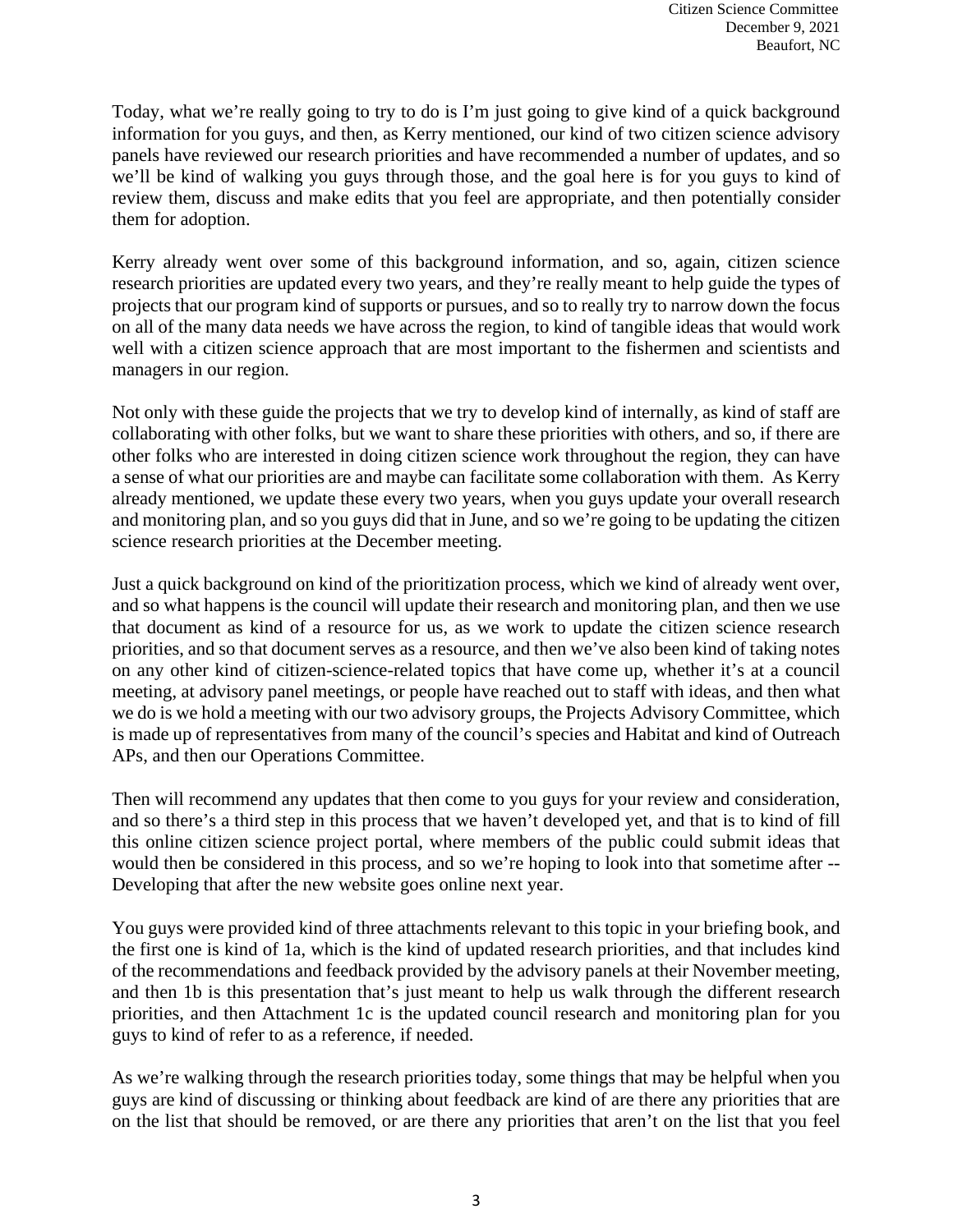would be addressed well with a citizen science approach that should be added to the list. For some of the research priorities, there are target species listed, and so are there any kind of additions or deletions to those that would make sense, and then kind of are there -- Which of these priorities may help us address the most kind of immediate needs for science and management.

What my plan to do today, Kerry, if this sounds good to you, is I kind of made up a slide for each research priority, and I thought I would quickly walk through it, just really highlighting any recommended kind of changes and kind of the recommendation of the advisory panels and then see if anyone has any comments or kind of thoughts or discussion and then move on to the next priority, and so we're kind of getting feedback on each priority along the way, if that works okay.

MS. MARHEFKA: Sounds great, Julia. Thanks.

MS. BYRD: Okay, and so each of these slides -- So each priority is on a separate slide, and they're kind of set up the same way, and so the priority is at the top in italics, and so kind of age sampling here. Each priority has kind of a target list of volunteers, data that are needed, target species, anticipated outcome, and just a small kind of scale of potential costs. Anything that is highlighted in yellow is kind of a suggested addition, and then the recommendation from the group is on the bottom, and so we'll start with age sampling, and so the kind of -- Our citizen science advisory panels supported keeping this as a research priority, and they actually thought that kind of having age data, in particular from the recreational sector, was an extremely high priority.

They did suggest adding a few new species to the target species list, and these additions were based kind of on two things. One, in the updated research and overall council research and monitoring plan, it noted a need to obtain life history traits for some of the priority unassessed species, and so the group looked at that list, and, the ones that they felt were most important to them, we added to the list, and so almaco jack, dolphin, wahoo, hogfish, and lane snapper, and then we also added some species to the list based on the upcoming stock assessment schedule, which you all just went over in the kind of SEDAR Committee, and so those were red grouper, vermilion snapper, and blueline tilefish.

The group also noted that kind of age data are really critical to stock assessments, but they can also be really influential, and so, when thinking about any kind of citizen science projects related to the collection of otoliths, we really need to be thinking very hard about kind of sampling design and protocol. I will pause here for a minute, to see if anyone has any kind of feedback on this kind of recommendation from the group, and so we would be looking to see if anyone has additional kind of feedback to add or if you all agree with the kind of additions of the yellow, highlighted species.

### MS. MARHEFKA: Laurilee.

MS. THOMPSON: Hi. I'm new at this, and I'm a new council member, and so what is the difference between your -- I take it you're using volunteers to collect otoliths, and how is that -- Is that different than the otolith collection sampling that's going on at my sister's fish house? Is this a different thing?

MS. BYRD: I guess I should have taken a step back a little bit further, Laurilee, and described kind of what these research priorities are for, and so these priorities help us figure out what types of citizen science projects we want to develop or want to support our partners developing, and so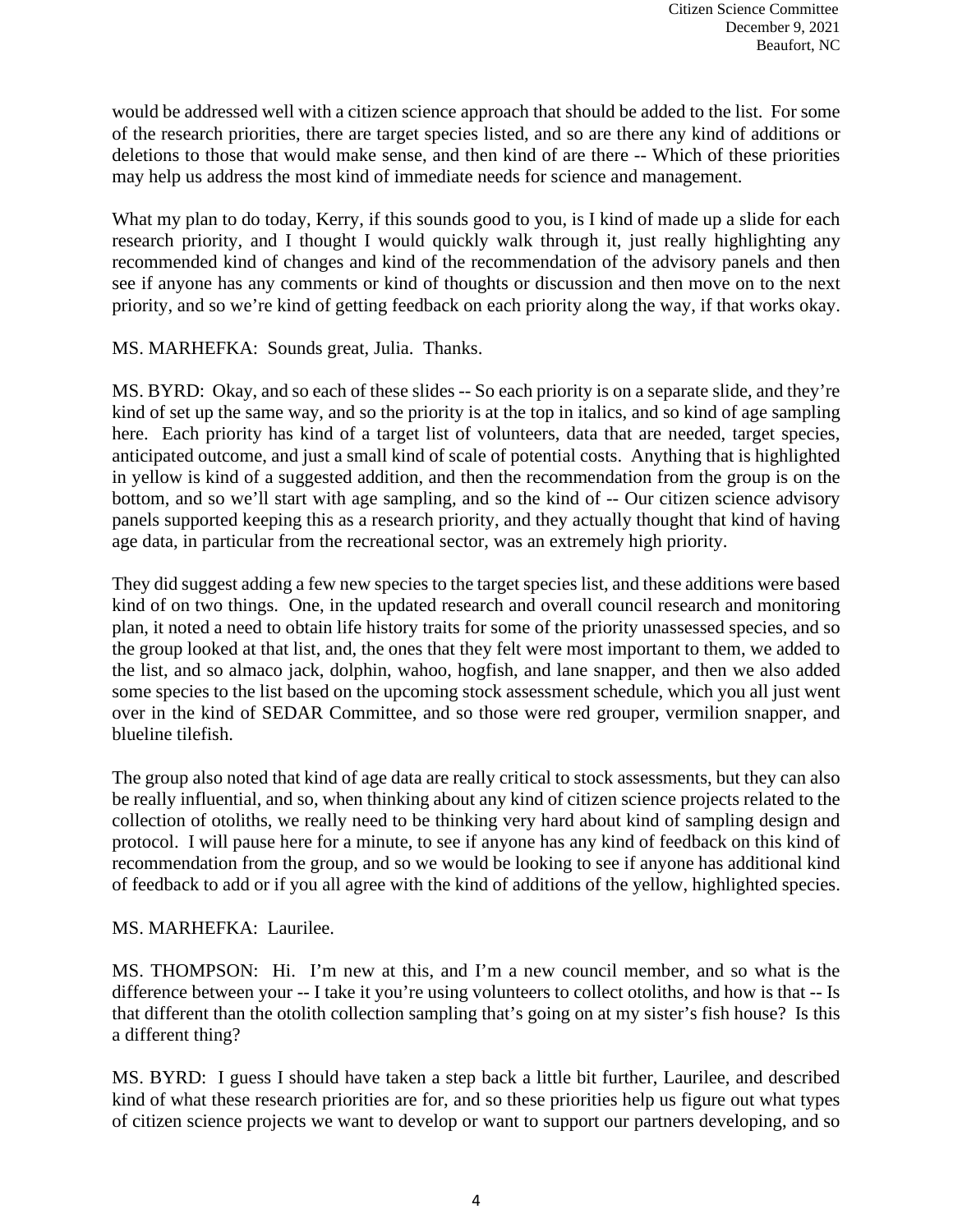they aren't active projects that are going on right now, necessary, and some of our projects fit under the research priorities, but, in the instance of kind of age sampling, we don't have an active citizen science project being done to collect age samples on these species right now. This is to try to identify kind of what priorities we have, so that we can develop projects that would support them, and does that help at all, or make sense?

If a project was developed right now, I'm assuming they're port samplers who are coming to your dock to sample species, and I think any kind of volunteer sort of port sampling work we would do, we would try to do kind of in collaboration with like a traditional or, I guess, monitoring programs that are already underway now, and we would try to be supplementing them with any kind of projects that we sort of develop, and so does that help?

MS. THOMPSON: Kind of. So you're going to use volunteers to collect otoliths to supplement what I guess the government is collecting?

MS. BYRD: If we were to develop a project, that would be kind of the idea, and I think it would have to be a partnership with kind of volunteers who are very dedicated, because removing otoliths can be very challenging, or it could be done through like a carcass collection type of program, where folks are putting their kind of carcasses, after the fillets are cut, into a freezer or something, where someone else could pick them up, and then we would have to -- Basically, it would be kind of a group of volunteers who maybe could help with some of that stuff, whether it be collection or fish or whether it be a very dedicated and trained group of volunteers who could help remove otoliths, potentially, and then we would have to partner with a state agency or a federal agency, someone who could actually take that otolith and process it and read it.

Again, this is more of helping us identify priorities so that, if we want it to help us, to give us guidance on what are the types of projects that we would want to develop, and we don't have a project that's collecting age samples now, and I think this one would be a challenging one to develop, because you would have to have lots of different organizations involved, but it is identified as a high-priority research need. I don't know if I'm helping at all or if I'm talking and confusing you more.

MS. MARHEFKA: Laurilee, Chip might be able to clear it up for us.

DR. COLLIER: One of the big things that the Citizen Science Program is trying to do is fill data gaps, and so there's a lot of age samples coming from something like golden tilefish from your fish house, and so that's why you're not seeing a species like golden tilefish on here, is because they're being addressed through traditional fishery-dependent data collection methods. A lot of those methods have strict statistical designs to them that help improve some of the sampling. In citizen science, you try to get around some of those statistical issues, through the volume of the sampling that you can potentially be doing.

The other thing that is important to note for some of these species is that it wouldn't be necessarily to describe the age structure of the population, but it could be just to describe how the population is growing, and so, in data-limited approaches, you might be able to use some of the growth parameters to help inform one of those data-limited approaches a little bit better.

MS. MARHEFKA: Tom.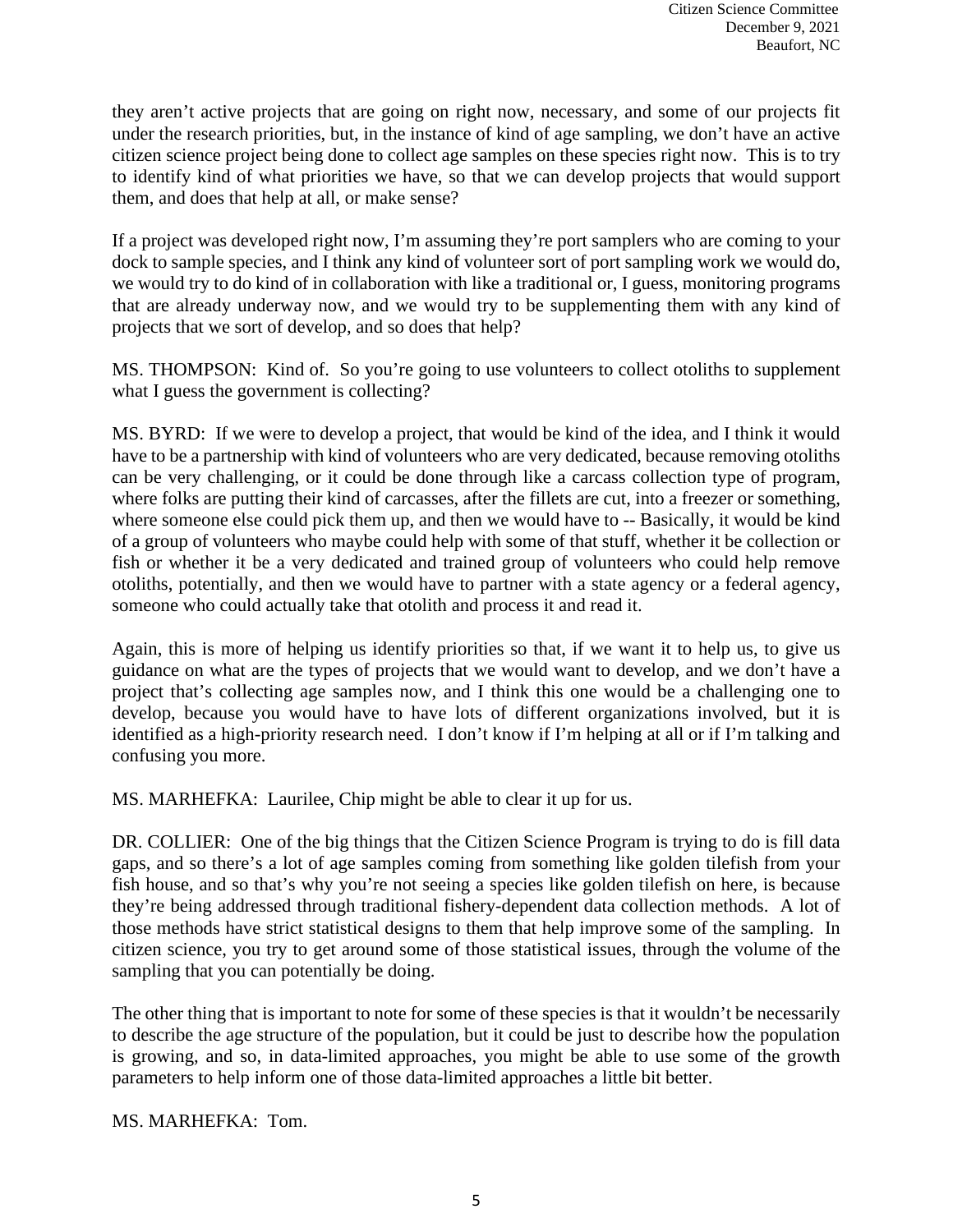MR. ROLLER: Thank you, Kerry. I just wanted to say that I know that this, as far as a research priority, is really important, and I agree with the approach, because, in the State of North Carolina, the North Carolina Division of Marine Fisheries has a carcass collection program, where they have coolers kind of positioned in different counties, or areas in different countries, where recreational fishermen clean fish, right, and so we can fill out forms and drop carcasses in there, and staff has been very good with badgering -- "Badgering" is not the right word, but reminding me to make sure that I am donating carcasses and trying to get other carcasses because they have a great need for ageing in a lot of different species, and so I think that, since some of that already exists, and I know data in the recreational side, ageing data in the recreational side, is really lacking in a lot of these species, and so I think it's really important, and I think some of that infrastructure, at least for North Carolina, is already there to partner with, and everybody could definitely use some more help there.

MS. MARHEFKA: Thanks, Tom. Julia, did you want to -- Does anyone else have any -- Carolyn.

DR. BELCHER: Just a point of clarification, Julia, and I know cobia is on that list, and I'm just looking at where we have hogfish as identified specifically for the Georgia/North Carolina stock. I'm sure, when we first started building this list, this was before cobia went over to ASMFC, and so are we still keeping that species on there as the entire region, or should that be Florida cobia? I don't have a -- I wouldn't necessarily say that we strike it, and, I mean, I know it's important for the states, but, just knowing it's not necessarily under our management umbrella, is that something we need to modify?

MS. BYRD: Yes, and I think that is something that we can definitely modify. I know that kind of we brought up during the meeting, during the meeting with our advisory groups, that we don't really manage cobia anymore Georgia north, but they didn't recommend taking it off the list, and so, if you guys feel like it would be best to kind of limit this to the kind of stock that the council manages, based off the east coast of Florida, we can do that, and so I guess I would leave that up to you all's discretion. The advisory panel groups left it as-is, but I think it is a very good point, that we're not managing them Georgia north.

MS. MARHEFKA: All right. Chris and then Mel.

MR. CONKLIN: Sure. It's been a while since I've gotten like an update, as far as like from different states, but it was my understanding that they were several years backlogged on -- I think it might have been Florida, when I toured the lab or something, and does that still seem to be the case, and so, if we collect all of these, it could be a long time before the otoliths actually get cut and aged?

MS. BYRD: I guess, Chris, I can't speak to the backlog issue, but I know, again, we're not actively collecting these age samples now, and I think, if we were to develop a project, we would be reaching out to whether it's a kind of state agency, or a federal agency, to see if -- To coordinate that, if we collect these extra samples, how will they get processed and aged, and so I think that would be built into the process, and so I think, if any project is going to be developed where we're collecting otoliths, we're going to have to have those conversations with kind of the state partners or our federal partners who are doing that kind of processing and ageing work. Again, I can't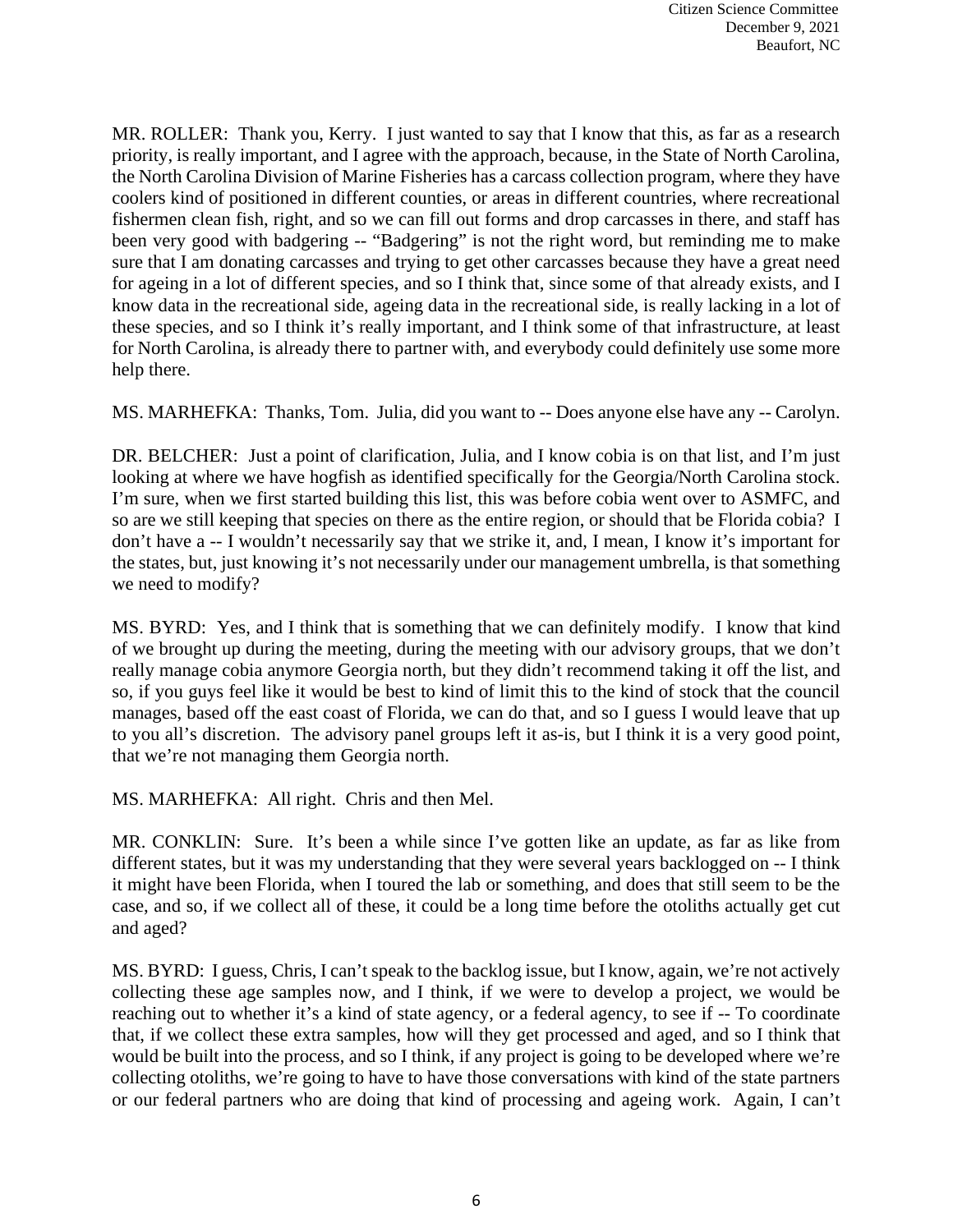speak to any backlog issues at this point, but we want to make sure that, if folks are collecting the information, that it can be processed and used.

MS. MARHEFKA: Chris, to that point?

MR. CONKLIN: Sure, and so what I was thinking, by saying that, is it may be just as important to train citizens to go into and work in the labs and help these folks out, so they can get some of the stuff cleared up, and, I mean, it can't be that hard to count the rings in a tree.

MR. BELL: It's a little more complex than that, and the thing that -- As Julia mentioned earlier, a project like this -- Certainly it's a data need. A project like this, where volunteers can be very useful, is you can't age otoliths if you don't have otoliths, and, in some cases, it's a matter of, like Tom described, and, if you have a program set up where folks can drop off racks of particular species, like we do, then you can then -- Folks that know how to get certain otoliths can get them, and so it's a matter of the volunteers are good for certain things, which in this case is really getting hands on the otoliths, but, as Julia mentioned, a project like this is very -- It's a little more complex, in that you have to interface with the right folks that know how to do, in some cases, the removal of the otolith.

Some species are extremely difficult to find the otoliths, and some are pretty straightforward, but this is really more getting the ability to have samples, but then the processing part is really -- That's where you need the appropriate state and federal folks that do this stuff, and it's not just a matter of you have the otolith and you pull it up and look at it. There's a lot of processing and all that has to go on with that, and so it's certainly data that are needed. Where the volunteers could be helpful is in acquiring the samples to get you going, but, ultimately, there is the processing of the otoliths, the reading of the otoliths, the costs associated with that, and that's why it's kind of a multifaceted program that you would be putting together.

MS. MARHEFKA: I have Dewey next, but I just wanted to ask Julia a question, to clarify, real quick. These slides, these research priorities, aren't listed in order of our priorities, correct, and they all carry equal weight?

MS. BYRD: That's correct. They're not listed in any particular kind of prioritization order.

MS. MARHEFKA: Dewey.

MR. HEMILRIGHT: I think this is an excellent idea, because I believe you can train folks, with citizen science, to take these otoliths, and it might be a little bit of a thing, but you will have the otoliths, because I've had experience where I've had observers doing the -- Going and taking the otoliths out of the side of the gills, when it was easier once trained, to cut the head to break it open, and so I think this is an excellent project and a good start to get folks -- You know a group trained into this, and so I would -- I think it's a good idea.

MS. MARHEFKA: Chris.

MR. CONKLIN: I'm just curious. When the port samplers come and sample our catches, they do -- There might be a sixty-year-old grouper sitting there and a four-year-old something else, and they've got to be random, supposedly, in selecting stuff, and so you can tell them what to get and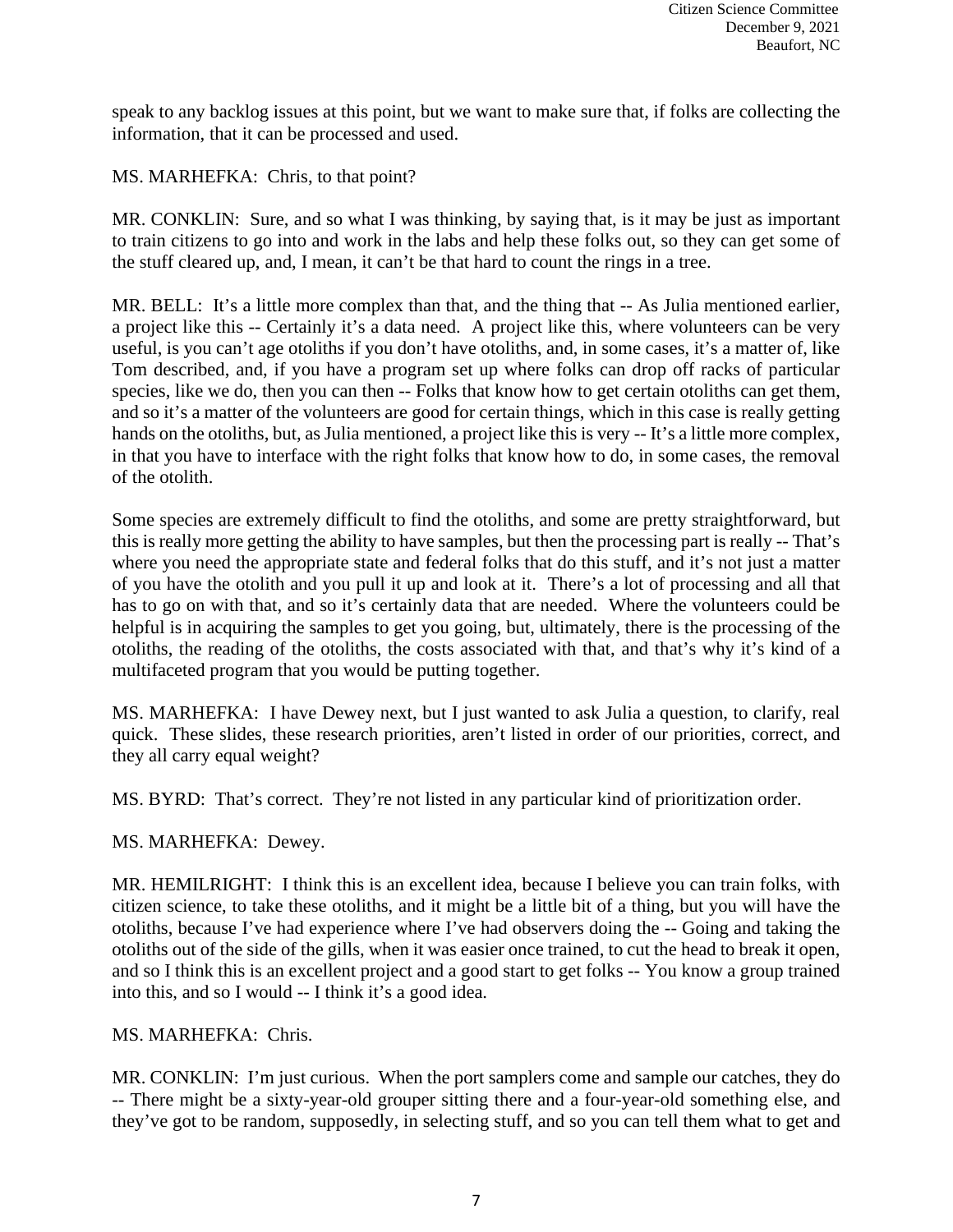what not to get, because I've tried, but how is this going to be validated if it's not random, or would it be, and I'm just curious, as far as like we don't want to do the work and then just get it thrown out, which is going to happen a ton of times.

MS. MARHEFKA: I mean, I think that's what Chip said earlier too, is that it's supplemental, correct, and it's not going to be the driver of anything, and it's going to help us fill in blanks that we don't have, and am I mistaken? All right. Andy.

MS. STRELCHECK: I guess several questions. First, it says we're essentially supporting keeping this as a research priority, and so, in talking about this, it sounds like this hasn't started yet, and so my recommendation is think of this more as a pilot. If we want to get something started, rather than looking at fifteen species right away, narrow the scope to a smaller number of species, or maybe even one species, like blueline, which has a fairly narrow geographic scope, and demonstrate the ability to do this first and then expand out from there.

The other question I had was, I guess, in walking through these, we have a number of priorities, as well as costs that are listed, and so this is over a two-year timeframe, and are the priorities intended to be at least started or accomplished over that two-year timeframe, and are the costs of doing that commensurate with the South Atlantic Council's budget to support it?

MS. BYRD: Andy, I can try to address some of those questions, and others, Chip or others, feel free to jump in, and so, again, these are just meant to help guide the projects that we develop and pursue, and, as far as the kind of projects we've put together kind of so far, like FISHstory, we have looked for outside funding sources to kind of help us develop projects, and so these are meant to just kind of guide the types of projects that we would like to develop if we can get the resources to do them.

They're not meant to say we're going to accomplish kind of a project under each of these priorities over this two-year period. It just gives us and other partners guidance of the type of projects that we may want to develop, and so the way that it has typically worked in the past is that we have tried to partner with folks and to write grants to support projects, and so I guess does that help address that last question, Andy?

MR. STRELCHECK: Yes, very much so, and I think that, to me, raises then kind of an important point of these aren't listed in any priority order, but certainly we would want the council, at some point, and maybe not at this meeting, to discuss if some of these are higher priority than others to work toward, given that there is funding limitations in grants that you might be able to pursue.

MS. BYRD: Yes, and I think that's a good idea, and, if there are some, as we're walking through, that people feel are a higher priority, I think that would be helpful to us to note as we kind of are searching for kind of funding opportunities or partners to work with, that sort of thing, and so I think we can try to do that in a more formal way, potentially at a future meeting, but I think, if there are certain ones that people think are very high priorities, that would be helpful to share.

MS. MARHEFKA: I have Chip to that point, and then Tim and then Dewey, but I just want to remind everyone that we have a lot of these slides. I have Mel right next to me, who I know will start strangling me shortly, and so just remember that this is a little bit too of our dream list. If we get funding, and we get the ability to do some of these things, we're going to have lots of time, I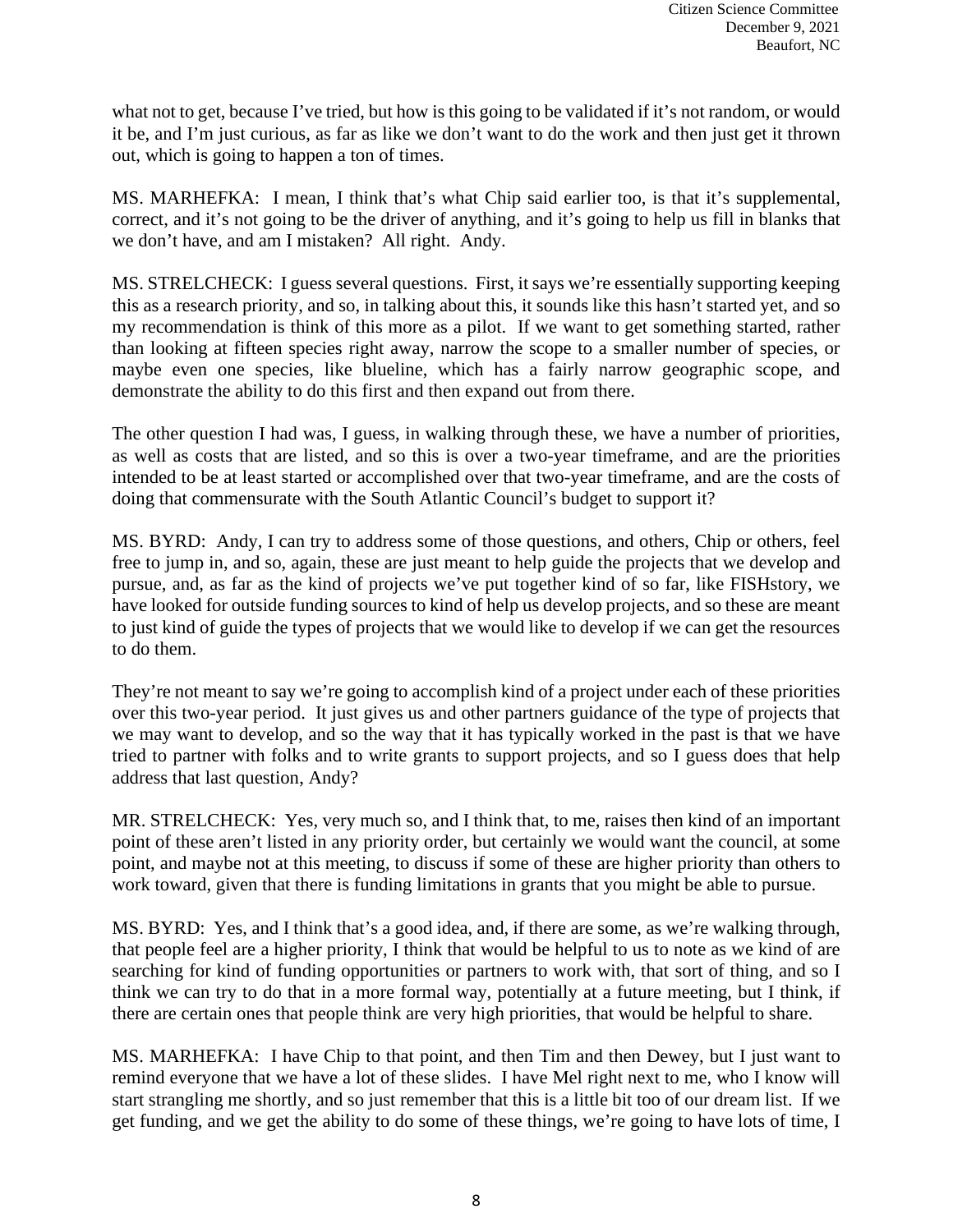think, to flesh out all of the issues, and so we might need to be a little more concise in our comments, or else I'm going to get in trouble, but Chip, to that point, and then Tim and then Dewey, and then, Julia, we should probably move to the next slide.

DR. COLLIER: The other thing to think about, when you're reviewing some of these priorities, is to consider that it's not just for South Atlantic staff to work on. Citizen science projects can be developed by whomever, and what we want to do is be able to guide them to some data gaps that we have in the South Atlantic region, and so some of this work might be -- It might be started without the South Atlantic Council involvement, but, if they need support, such as a letter of recommendation, this can help give justification why Julia would spend time developing a letter of recommendation for somebody else to start a project that could be addressing a data gap.

MR. GRINER: I have always been a big proponent of this citizen science, and I think this is a great initiative, but, as we develop these citizen science projects, and we say we want to fill in a data gap, I think it's important to make sure that we really are filling in a data gap. I mean, at one point in the not too recent past, I remember -- I think it was the Beaufort Lab was in the order of tens of thousands of otoliths sitting there that they couldn't even get to yet, and so where do the otoliths go and who eventually does something with them, and where do they get stored, and, at the end of the day, all data gaps are data that are only used for one reason, really, and that's for stock assessments, and, if there is no validation, and if this is just kind of --

Yes, it trains people, and it gets us moving in the right direction, and it does some things, but, if it's not actually used, then maybe there is a better project, and I don't know, but I am just -- I always worry about having these great citizen science projects and all this wonderful work is done, and then it sits on the shelf like a trophy, just for everybody to look at, and it's never really used for any purpose that helps get this council to a point where they can use it for management decisions. Thank you.

MS. BYRD: Kerry, can I respond to that, really quick?

MS. MARHEFKA: Please. Yes, go ahead.

MS. BYRD: One thing that I just wanted to say to that point, Tim, is that, you know, that was something that came up really clearly when we had the citizen science workshop, the initial workshop back in 2016, that having the data used, or considered for use in the assessment or management, was really important, and I think Kerry did a good job of saying this is kind of our dream list, and, you know, if we were to develop a project under this priority, there would be a lot of thought given into how to conduct that project, and to the design of that project, and, at the Citizen Science Program, what we try to do is bring together what we call a design team.

That is kind of some of the kind of assessment scientists that might use the data, some fishermen who might be interested in helping collect the data, along with kind of management folks, council staff, kind of outreach folks, and so all of these people are working together to develop a project, and getting some of the scientists involved from the beginning gives that project the best chance of success for that data to be used, and so I just want to make sure that everybody knows that we take a lot of time and effort in developing projects and try to get scientists and fishermen talking together as we're designing a project, to give that project the best chance of success, which is having that data be considered for use in an assessment and management.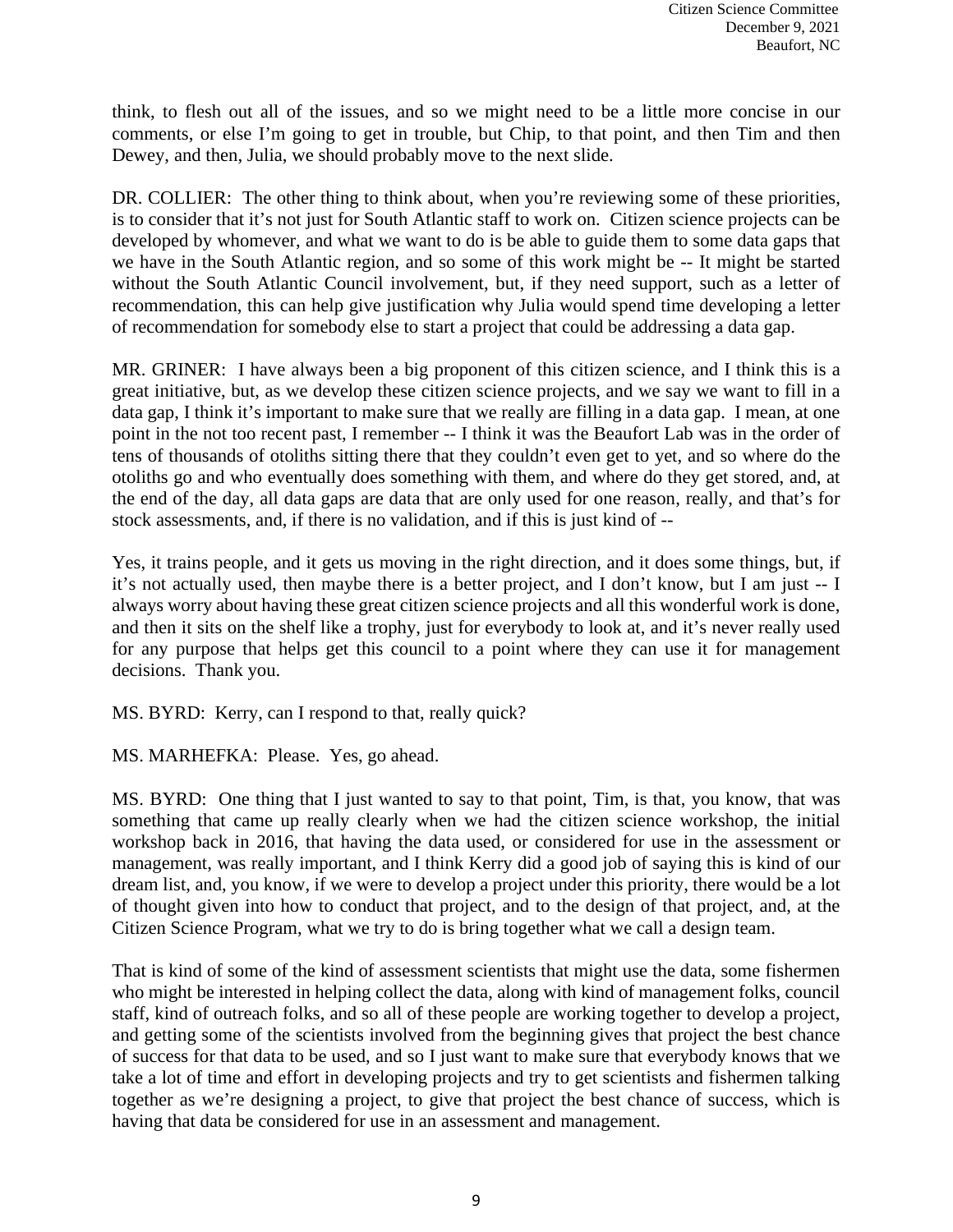MS. MARHEFKA: All right. Thanks, Julia. I would just, again, stress that, as we move along these slides, look at the bottom of the slide, which is the information that they want from us that's going to help us move forward, and so, you know, whether it's keeping the whole thing as a research priority, or adding other species, but make sure we look at the question and kind of answer that concisely, and let's not get bogged down in the details. Carolyn, go ahead.

DR. BELCHER: One suggestion that I have for moving forward with this, and I'm going to let Julia go through on her steps, but I wonder if it would be helpful to group these priorities based on involvement, because there are certain ones, if you go up and down the list, that are basically lowhanging fruit, and they're observational, and they're rare species and discards and those kinds of things that are all pretty much at the hands of the individual.

It's reported in, and it works very similar to the bird, the Cornell, work that's been done, and those kind of make a lot of sense, where, right now, we're getting wrapped around the axle about, woah, woah, woah, what's the cost of this, who is going to be involved, are people committed, and I think if we at least start saying, okay, age, maturity, and these are things that are going to involve agencies, state or federal, and let's group these together and talk about those when we've got the ability to take funds, like CRP or whatever, and fund something like this. Then these other ones that kind of come up, that are app builds, that are not low-hanging, and I think it would just kind of organize, and then the idea is are there things that we're missing, and then add or take out.

MS. MARHEFKA: I think that's really helpful. Thank you. Julia, are you good with that? Did you follow along?

MS. BYRD: Yes, I think so, and, just to confirm what I think I heard, is have a level, like a new bullet point, that says involvement, that has some kind of scale of if it's more easy to collect, and it's just someone collecting an observation, versus like age sampling that is challenging, because it's not only a fisherman providing kind of a fish, but then you have to get the otolith, process the otolith, read the otolith, and so have kind of involvement, kind of easy to hard scale, added to each of these, and is that right?

MS. MARHEFKA: She's saying yes, but I don't know if you could hear.

MS. BYRD: Okay. Yes, I'm good with that, and I think that's a great idea.

MS. MARHEFKA: Go ahead, Julia.

MS. BYRD: Okay, and so, moving on to the next slide, again, this next priority is maturity data, and the group discussed it and, again, thought it was important to keep this as a research priority. They noted there are some storage for biological, like kind of gonads, can be challenging, and so that may add some complications to a project like this. They are recommending keeping maturity data as a research priority and are suggesting adding the additional species that are highlighted in yellow here.

Those species were added for kind of one of two reasons, and the first one, again, is, in the South Atlantic research and monitoring plan, they noted a need for some life history information on some of the priority unassessed species, or specifically noted some information on mutton snapper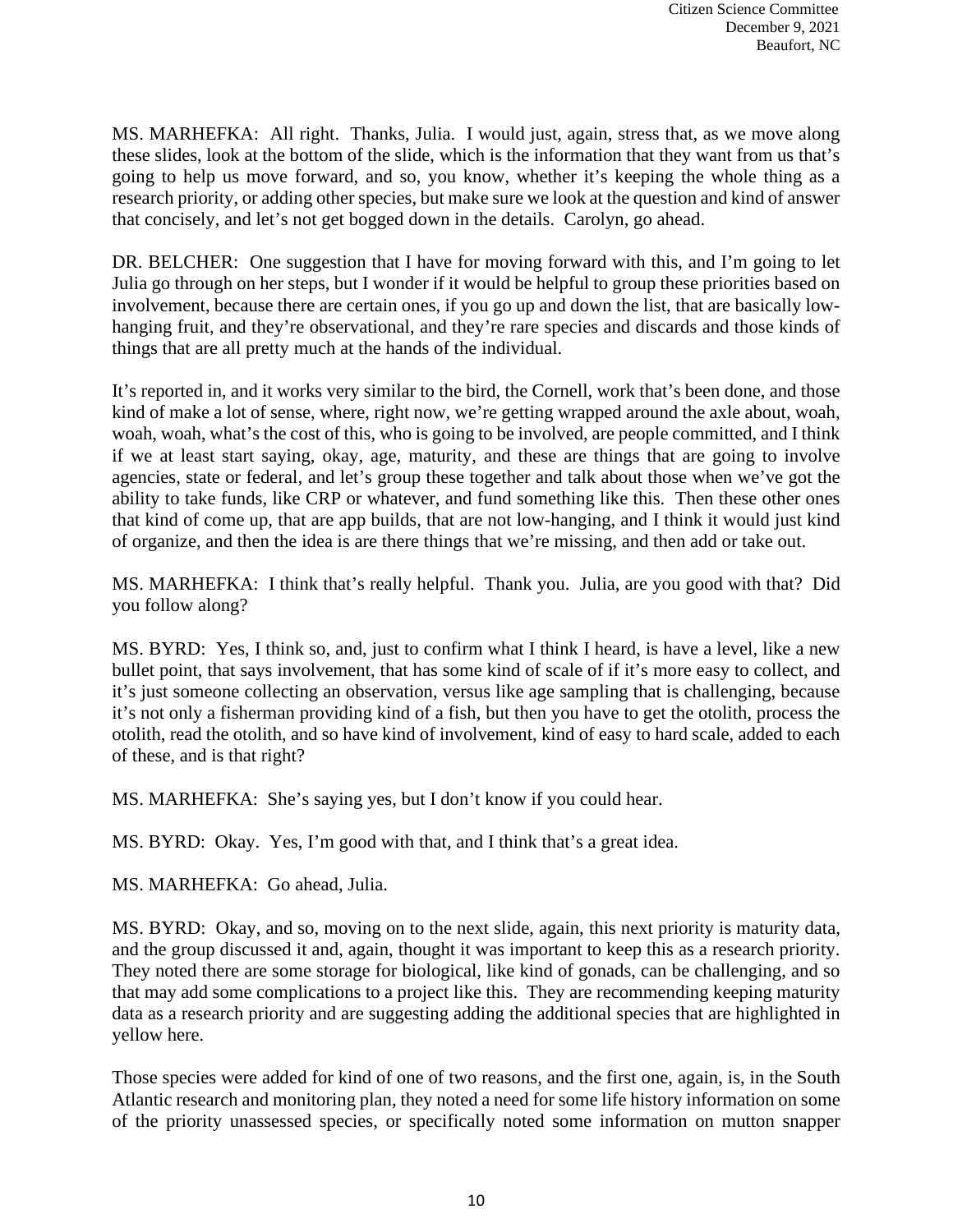spawning would be helpful, and then there are also some species that are added to this list that are outside of the Southeast Regional Reef Fish Survey sampling season, and so the trap and video fishery-independent survey that goes on, and there are some species that spawn kind of outside of their primary sampling, and so some of those species were added to the list as well, and those include gag, red grouper, black grouper, scamp, black sea bass, and then greater amberjack, and the peak spawning is a little bit out of their window, and they don't collect that many greater amberjack. That's the recommendation for the group, and so I'm interested to see if anyone has feedback.

MS. MARHEFKA: Again, the question here is do we support keeping this in there as a research priority, and how are you all with the list of species? Carolyn.

DR. BELCHER: In the general sense, I support the idea. Again, it's a high-collaboration project, and so just putting that caveat on the side, but the species listing -- I think we can get too prescriptive with that, and I think opportunistic sometimes is helpful. I mean, our carcass program, that, as Chris referred to, we have the freezer program. We don't turn away carcasses for nontargeted species. Now, do they get processed in a priority? Yes, and we handle what we need, and the other ones are archived, to the best of our ability, and, as they come up for need, we bring them out. That's just kind of putting that there, and I don't know that necessarily the targeted list -- Because that's going to change with every stock assessment that we look at.

MS. MARHEFKA: I am seeing no other hands, Julia, if you want to make note of that, and we can move on.

MS. BYRD: Will do. The next slide is discard information. The group felt that collecting better information on discards is a really high priority, particularly for the recreational sector, and particularly for length and information that could inform discard mortality discussions, and so they recommended keeping this as a research priority, and they didn't have any recommended changes to the language.

MS. MARHEFKA: Great, and so I guess we just have to decide whether we support keeping this as a research priority. Carolyn.

DR. BELCHER: Yes, probably a very high priority, and this is one of those ones that collaboration needs to be there, in the sense of whether it's an app or however you develop it, but it really does fall more to the hands of the volunteers.

DR. WALTER: I would put an extra special plug in for this one, given that discards seem to be something that is a real challenge for our assessments, and I will just illustrate it with we use the iSnapper app in the Gulf to characterize the depth that the recreational fishery is likely to fish. It was the best data we had on that, and that came from citizen-science-reported locations, and, if depth becomes something that we consider, and we do for the discard mortality, but, if it becomes some sort of a management action of moving to some sort of depth closures, which actually was on the table, we need that kind of information, to know where people are fishing and what potential benefits you might get from sort of alteration of how and where people fish.

MS. MARHEFKA: All right. Thank you. Julia, I know that, while we have not put these in priority numbers, I think what I'm taking away from this is you will hear sort of the excitement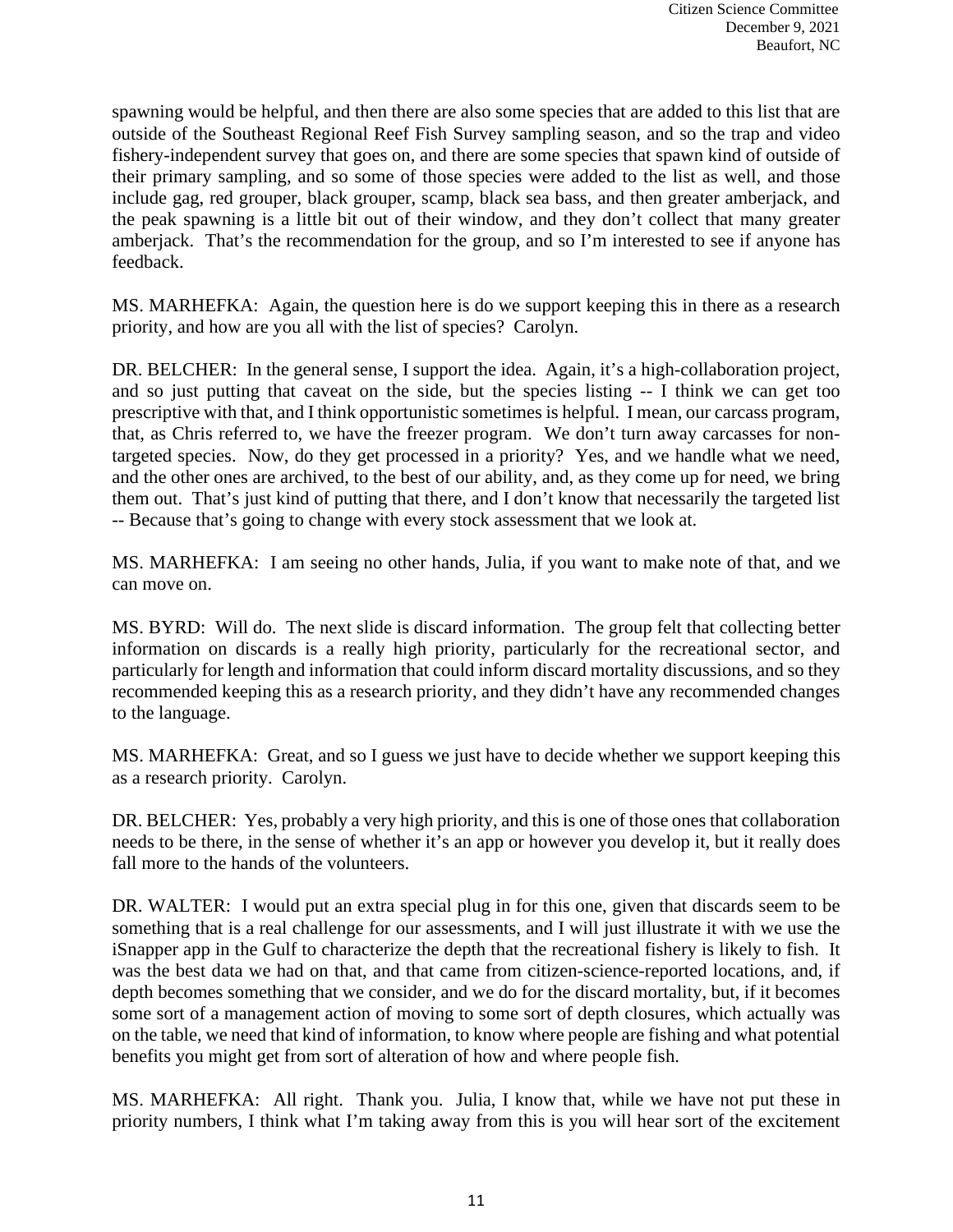and what people think are more realistic, in terms of getting done, and that will be part of the thought process, and am I correct?

MS. BYRD: Yes, and I think so. I think I will try to kind of star ones at the top that people seem to think are very important, and then, in the kind of report that I write up, I'm hearing it's kind of high collaboration and kind of -- As far as like a project needing multiple partners, and like any of the biological data collection, if we're collecting otoliths, gonad samples, things like that, they kind of need a lot of coordination, and some of these may be kind of more easy for data collection, and so I will try to include information on the kind of collaboration level, is I think how Carolyn described it, within the report, and then we can include that in the priorities.

MS. MARHEFKA: Great. Andy.

MR. STRELCHECK: Yes, and, once again, just kind of a suggestion. There are a lot of priorities here, and this is a lengthy wish list, right, and so I like hearing that we have enthusiasm over things, and maybe, to help compartmentalize this a little, we could put things into tiers, and maybe not today, but here's kind of our top tier, here's the middle tier, and here's the nice to get to if time allows, just to kind of give some separation and focus in terms of what would be kind of points of emphasis going forward.

MS. MARHEFKA: I agree. Julia, if you want to go ahead, and I don't see any other hands.

MS. BYRD: All right. Next is genetic sampling, and, again, this is one that they support keeping as a research priority, and they suggested adding two additional species. Spanish mackerel was added because, within the updated South Atlantic research and monitoring plan, it noted the need to evaluate stock structure with updated data and modern techniques for that species, and then there was interest in some folks on the committee in stock structure for dolphin.

I guess, in general, the committee members felt that kind of genetics are an evolving and increasingly powerful tool, not only to kind of help with kind of stock ID, but some of the close kin mark-recapture work with genetics is being done to get to abundance in kind of the red snapper counts that are going on, and, in the future, they could be used to age fish, and so they also noted that there are examples and kind of fin clips may be easier to collect than say an otolith or a gonad, and there are some examples of projects that have worked very successfully with fishermen to get to genetic fin clips from things like cobia, and so they were kind of supportive of keeping this one in and adding these two species to the target species list.

MS. MARHEFKA: All right. Thank you. Any comments? Carolyn.

DR. BELCHER: So, again, another one that kind of goes under the biological sampling type, and you've still got to have that high collaboration for it.

MS. MARHEFKA: All right. Moving on, Julia.

MS. BYRD: Next is fishing infrastructure, and the group supported keeping this as a research priority, and they didn't have any suggested changes to the language. They did note that the updated kind of overall council research and monitoring plan includes trying to quantify kind of current and baseline access to fishing infrastructure as kind of a social and economic priority, and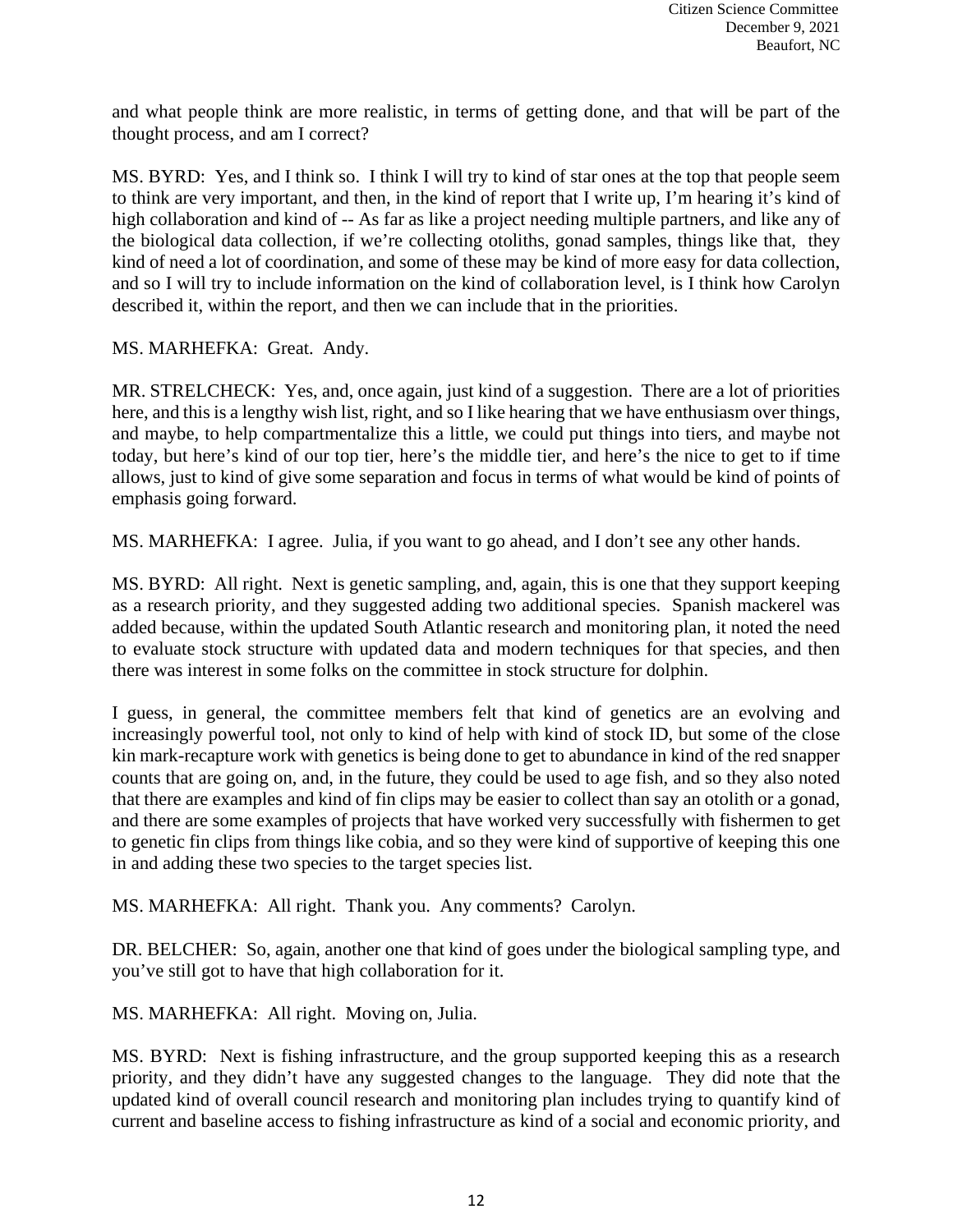folks also noted that this was increasingly important, particularly for the commercial and for-hire sectors, with the loss of working waterfronts.

MS. MARHEFKA: Carolyn.

DR. BELCHER: This is one that I understand the volunteer part of it, but the socioeconomics part of it, that is more helpful for us, I think takes on a stronger socioeconomics research component, and so this is one of those ones that I would say probably marginal on a high priority, just in terms of using it as a cit-sci approach. Like I said, participation, I totally get, but, as far as how it gets done, I think you need a little bit stronger oversight for the development on that.

I mean, we're working on it right now in Georgia, with some of our -- Our plan is using some of our shrimp disaster money to work with one of the universities to do a very similar project to this, and there's a lot more socioeconomics that's going on behind it.

MS. MARHEFKA: So you're saying it's not as easy for a regular Joe-shmo to go out there and monitor.

DR. BELCHER: Their stories coming up have to be taken and assimilated and put together to give you a bigger, broader picture of what that looks like, and so that's where I would tend to put this one, is kind of more down on that lower end, because I think there's a little bit more on the unknown of how that ties in strongly to cit-sci.

MS. MARHEFKA: All right. I am not seeing any more hands.

MS. BYRD: All right. Moving on, historic fishing photos is the next research priority, and this is one, again, that they're recommending supporting keeping as a research priority. They noted that kind of having -- There's been a lot of interest in our current FISHstory project, which is a project that's focused on kind of getting and documenting kind of catch, species composition, and kind of length compositions from historic photos, and they noted that kind of helping have a better idea of what was caught kind of before the catch monitoring programs that are in place now could be really helpful, and folks have noted that, as kind of climate change became a larger issue, capturing information on fish availability over time could be helpful, and these historic photos could help do that before kind of the data collection programs we have in place in the South Atlantic got started.

MS. MARHEFKA: Any comments or questions? Trish.

MS. MURPHEY: This is just a quick question, but this has been going on for, what, a year? How long has this project been --

MS. BYRD: This project started in 2019, and so all the data was collected as of kind of this summer, and we are in the process of analyzing and writing the grant reports of our initial FISHstory pilot project now, and so that report will be hopefully done, or should be done, in January.

MS. MURPHEY: Okay, and so it will be done in January, because what I was thinking was I will be curious to see how those length comps are going to be incorporated into a dataset and then used in a stock assessment or somewhere, and I was just kind of curious if that's even been tried, even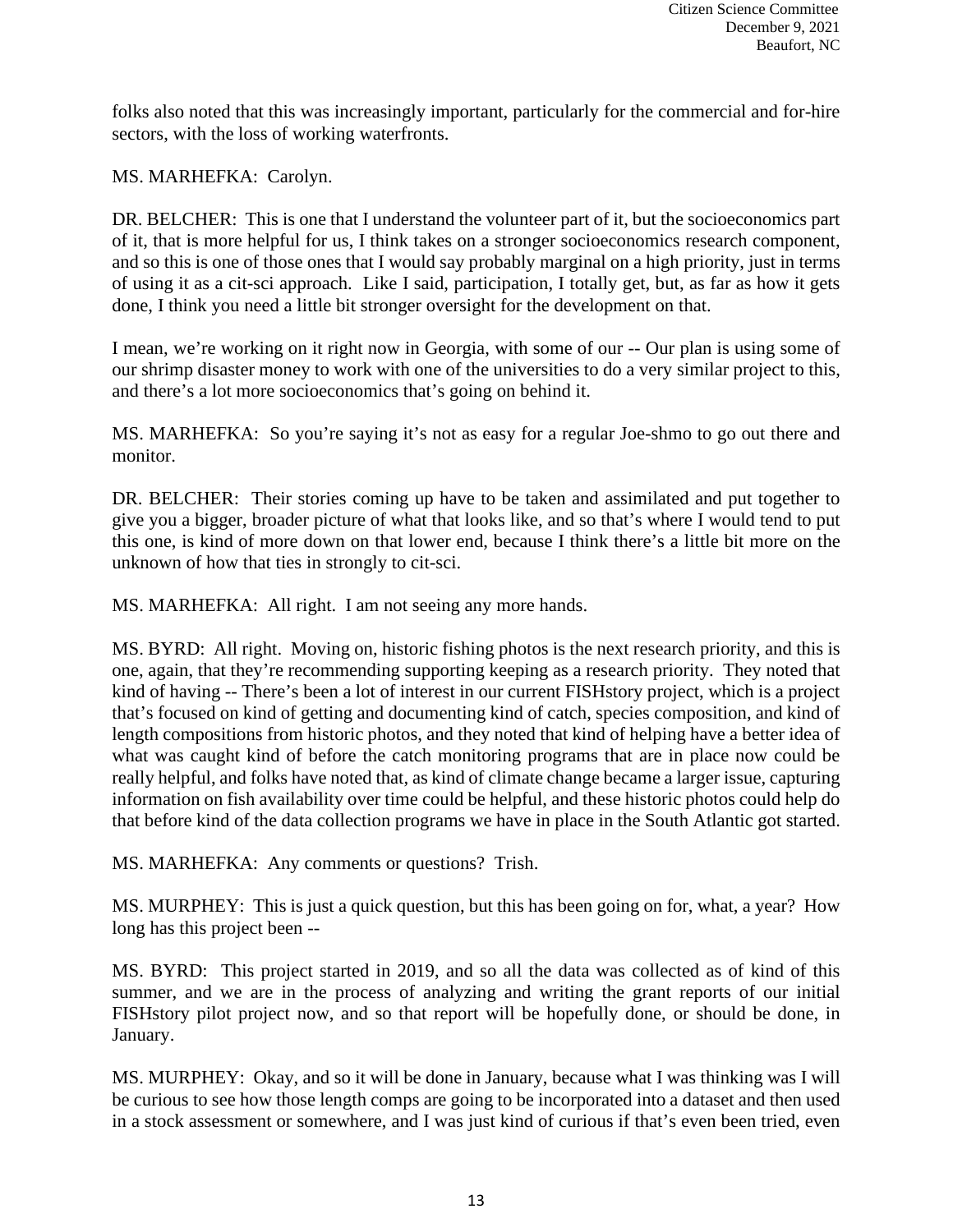as a pilot, dumping some data in and just seeing what you come out with, and that was just a question, because, on one hand, it sounds really cool, and then I just kind of start wondering about, when we get those lengths in a dataset, how it's going to work, but that might be a discussion for later.

MS. BYRD: I was just going to say, Trish, I can certainly talk to you about that a little more too, but, just to give a little bit of information, through this pilot, we developed a method to estimate the size of fish based on kind of the lumber in the leaderboards, where, when you stand in front of a photo, to kind of take a picture of the catch from the day, we use that lumber kind of as a scale to estimate the size of the fish.

We have developed kind of a protocol and a method, and we actually reached out to the stock assessment scientist for South Atlantic Spanish mackerel, because we developed this methodology, and we're pilot testing it. Excuse me. King mackerel. We're pilot testing it on king mackerel, and so we reached out to the kind of stock assessment scientist for king mackerel in the South Atlantic, to kind of go over the methodology we developed, and so he was excited about it, and he was interested, once we have kind of length comps for king mackerel developed from that historic time period, and he was interested in having us send them along, to see -- To play around with them and see how they impacted the model.

Then we also had the length methodology reviewed by the SSC, and they were supportive of kind of the methodology that we developed, and I think they thought that that length data could potentially be considered at the next upcoming king mackerel stock assessment, and so I don't know -- I can give you more information on that offline, but just to let you know that we kind of tried to loop-in some of the folks who may end up using the data kind of as we've been developing the methodology to estimate size from those photos.

MS. MURPHEY: Okay. Cool. Great. Thank you.

MS. MARHEFKA: I have Chester.

MR. BREWER: I have mentioned this before, but the West Palm Beach Fishing Club has got an extensive archive of historic fishing photos, and some of them are really, really, really cool, but they run back to the early 1930s, and so you've got -- One of the things you've got, and I have looked through them occasionally, are these old, silver-tone, black-and-white photos that are just -- They're astounding, and you've got a lot of historic -- It's interesting not only from the standpoint of the fish that are hanging up after the tournament, or hanging up after a big day of fishing for the charter boats, but, I mean, there's a lot of historical figures, and I mean people like Hemingway and whatnot that are in there, and it's just really fascinating stuff. I know that the staff at the fishing club would be more than happy to help get this stuff out there and to you.

MS. BYRD: Thanks, Chester, so much. I know I have certainly heard you kind of mention some of those photos before, which it sounds like an incredible archive that the West Palm Beach Fishing Club has, and so, as we've been doing the FISHstory project, there have been some other groups that have reached out to us too that have kind of an archive of some of these historic photos, and so I think it would be great for us to try to start kind of banking some of those photos, and then we've applied to one grant, that we weren't successful yet, to kind of continue this project, but we're looking for funding now, to see if we can find some additional funds to kind of continue this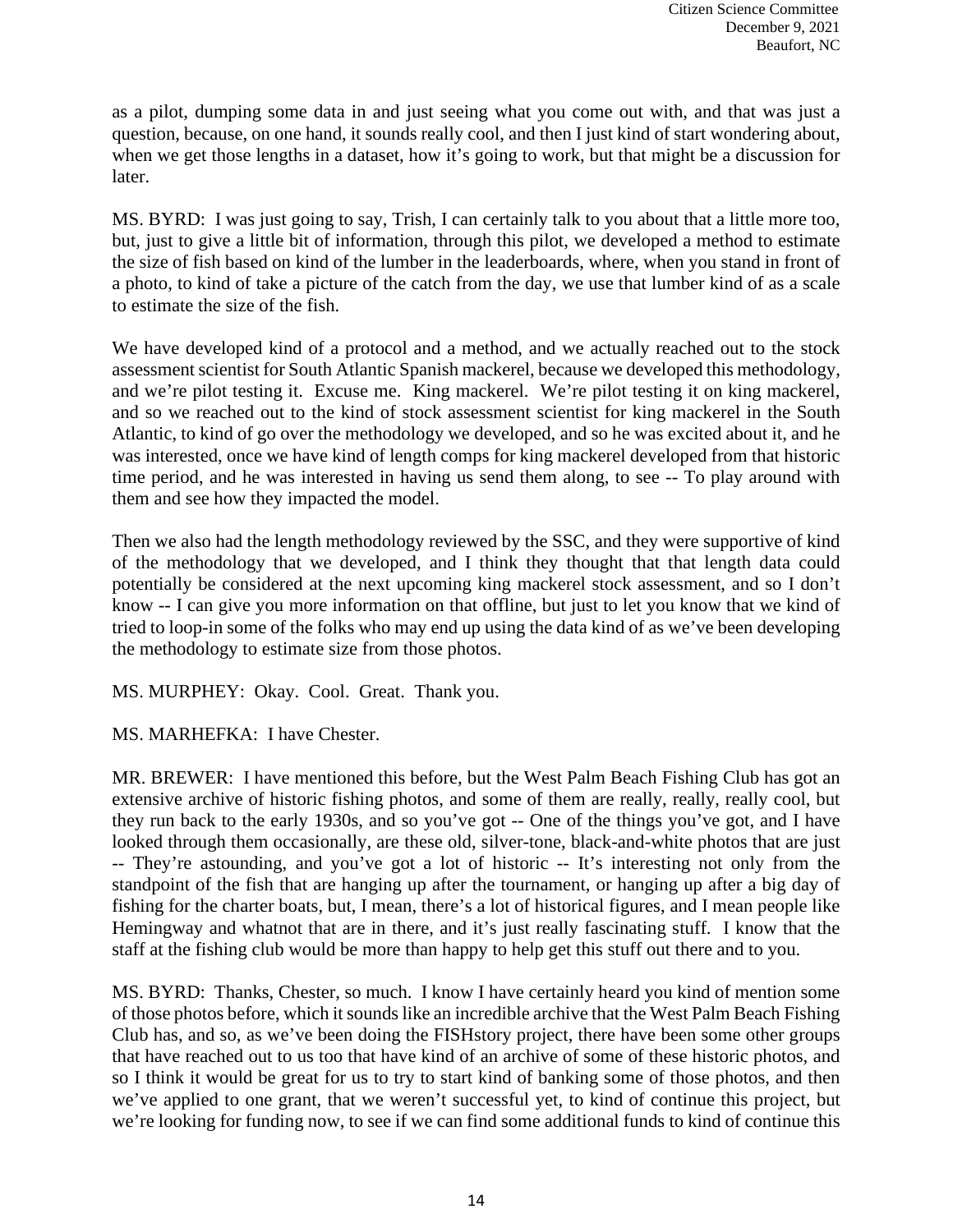project and kind of increase the photos included within the project, and so thank you for that, Chester, and I may be reaching out to you afterwards.

MR. BREWER: No problem.

MS. MARHEFKA: I was just going to say that we've all talked about what a wealth of knowledge Rusty is, and it's sort of a way to download some of that information that he's got in his brain, and I'm very thankful for it, because it's always been helpful for us. Julia, go ahead.

MS. BYRD: All right. The next one is fishing oral histories. Again, this is one that the group supported keeping as a research priority and noted that it could pair well with a project looking at some of these historic fishing photos. They didn't have any suggestions on changes to the language, but some folks also noted that having kind of information on trends in the fishery from things like oral histories could be really useful supplemental information for kind of assessments and management, putting kind of things into context, putting the trends into context.

### MS. MARHEFKA: Go ahead, Carolyn.

DR. BELCHER: Similarly, Georgia has had an individual, and she's actually on the SSC, that has been working with Sea Grant to do this type of study, and so I think talking with Jennifer Sweeney-Tookes would give you an idea what is actually involved in that, because I think it's more than the management part of it, how you're using that information and pulling it up, but, yes, I think it's just the idea of how you're planning to use the information and how you distill it back in the other direction, and so there's kind of in the realm of what we've been talking about. Biologically, there may be like that idea of talking with the socioecon person, to find out how you would deal with your archive of information.

MS. MARHEFKA: Chip.

DR. COLLIER: To that point, Jennifer is going to be giving a presentation in our seminar series in February, and so we're going to get an explanation of the methods and also some of the information that she is finding out through these oral histories.

MS. MARHEFKA: If I may, there is a group called the Southern Foodways Alliance that is out of the University of Mississippi, and they do this thing, when they go to events, ,whether it's like Charleston Food and Wine, or whether it's their own symposiums or whatever, where they kind of have a little booth set up, and people can step in, and they can sort of sit and talk to someone, and it's recorded, and, obviously, the question on the backend is what do you do with all of that information, but it could be something for us to think about, whether it's council meetings or public hearings, and you get a guy, like Selby, who came yesterday, who has all of this knowledge, and we can't hear it all when we're having a public hearing, but maybe, if there is a way that, when they're here, they sit down, and all someone does is put the tape recorder and let them talk, and we figure out how we use that later, but the average age, of at least the snapper grouper fishermen, is not young.

DR. BELCHER: I know, with Jennifer's, it's a lot of student involvement. GSU is big on getting that application, like applied research. They want to go out, and they want to help communities, and they want this to be more than just novel academic exercises for a lot of the students, and so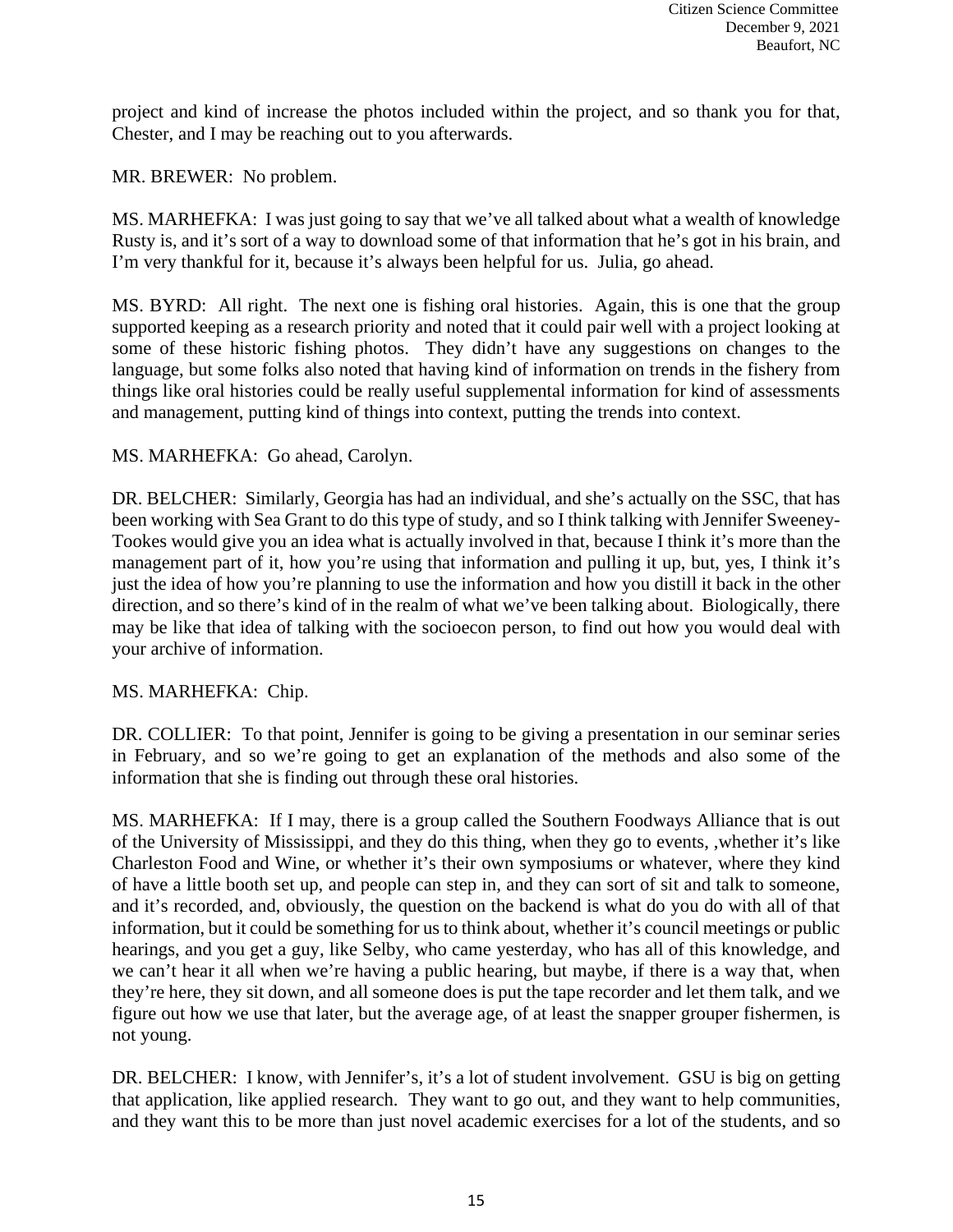that's where I think they've been able to get a lot of information in a short time window, because there's enough interested bodies to go out and do it.

MS. MARHEFKA: Well, Julia, for me, this is exciting, because I really worry about the knowledge that we could be losing soon, and so hopefully this can be one that can find a way to get funded and people will get excited about.

MS. BYRD: I was just going to say that I think something that we've kind of been -- To build on kind of what, I guess, you and Carolyn and others have said, we kind of thought about, whether it's at council meetings or public hearings or AP meetings, and we have talked about this from kind of a photo standpoint, but we could also kind of do something from an oral history standpoint, but having like a scanning night, where people could bring in old, historic photos at a council meeting, and we could digitize them for them, and give them an electronic copy, and then collect some information on the photos.

I know, back in the early days, when we were starting FISHstory, we actually chatted with Jennifer and Tracy Yandle, and so really awesome social scientists who have done so much great work within kind of some of this oral history kind of work, and it would be great to kind of have a project paired where you could kind of scan photos and then have a group of folks, whether it be students or otherwise, then kind of chatting with the folks who provided the photos, to collect some of this oral history information, and I think it could be a really cool project and really awesome, if we could find a way to build it into some kind of the council's meeting process already, and so, yes, I think that's great ideas and wonderful feedback on this one.

MS. MARHEFKA: All right. Next one.

MS. BYRD: Next is kind of oceanographic, environmental, and kind of weather information. Again, this is one that folks suggested keeping it as a research priority. They noted that this is one that's a particular interest to fishermen, and it's kind of increasingly important as impacts from climate change -- As we're starting to see more impacts from climate change kind of in our region, and so they didn't have suggestions to change the language, but they supported keeping it within the priorities.

DR. BELCHER: I think this is a good one. Again, it's back to those things that, if you're thinking about a person who wants to participate in a cit-sci program, what are the things that I can easily report as I'm engaging it, and I'm just thinking of my own personal experiences, and I do a lot with birds, in terms of when I see the rare species stuff down in our neck of the woods, and I always make sure to do all of that, and so any of that stuff that is generally wrapped up in those reporting sheets I think are great, because it doesn't take anything other than, again, submitting through an app and however the app is distilling it on the backend of it, but it's kind of giving a little bit more autonomy to the volunteer, or the participant, and it doesn't have to be handed off to someone else, who then has to do a processing and then hand if off again. I think this is one that you could easily build in with the discards or however you wanted to do that.

MS. MARHEFKA: Seeing no other hands, Julia.

MS. BYRD: All right. Thanks for that feedback. I have written it down, and so we'll move on to kind of the next research priority, which is collecting information on rare or more data-limited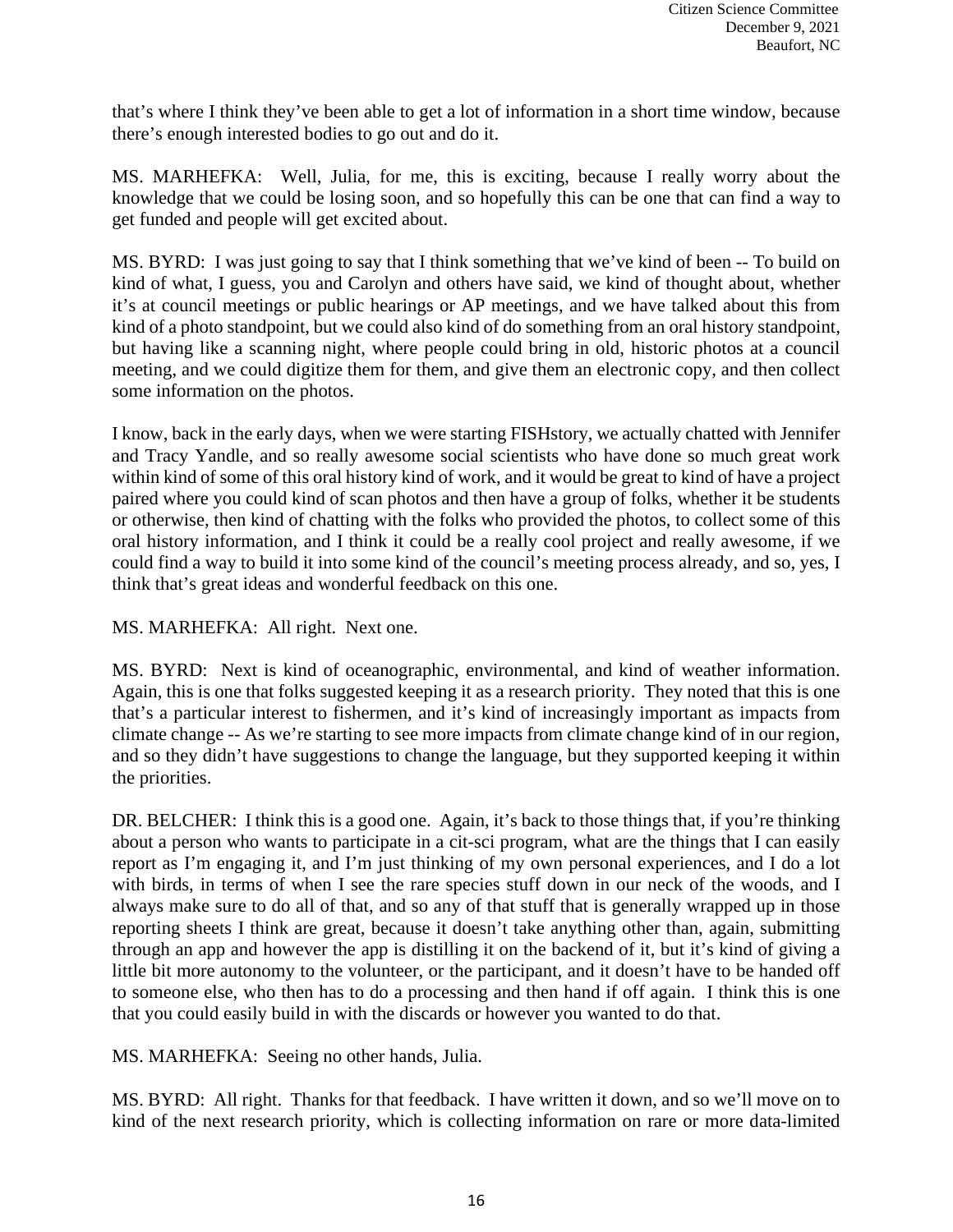species observations. This is one that they supported keeping, and, when we talked about it within the group, we talked sort of about collecting kind of point observations for kind of rarelyencountered species, or unusual species, and that could help serve as kind of a warning system or a baseline for species that are shifting, which becomes important with climate change, and then I know we've also worked to develop a project with REEF, who works with volunteer recreational divers, to see if there's a way to try to collect -- To work with recreational divers to collect length information from some of our more data-limited species. In general, the group supported keeping this as a research priority and didn't have any changes to the language that they suggested.

DR. BELCHER: So the same comments that I had for 8, I support for 9, and I think that's definitely a good one that's easily assimilated through a cit-sci program and easy enough to do.

MS. MARHEFKA: All right. I have no one else.

MS. BYRD: All right. Next are diet samples, and so this is a priority that was added the last time we updated the priorities, back in 2019. When we updated the priorities back then, we hadn't identified kind of a list of target species, and so, this time, we reached out to Lauren Gentry, who presented to you guys earlier in the meeting, with the kind of Ecopath with Ecosim models, and she does a ton of work with those, and so she had done a literature review recently, and she provided this list of target species.

One wasn't provided in your briefing book, because she reached out to me just last week and added hogfish to this list of species that would be helpful to collect diet samples from. The group noted that kind of collections of stomach samples can be frozen, which makes it perhaps easier than collecting kind of a gonad sample, but noted that there are -- You have to kind of be able to partner with a group who would be able to kind of analyze the stomach contents for projects under this heading, under this topic. Again, they recommended keeping it as a research priority and suggested adding the highlighted species in yellow.

### MS. MARHEFKA: Carolyn.

DR. BELCHER: I know you're going to tell me to keep my mouth shut, I guess, but I think this is one of the ones that if I had to say one to come off of the list, this is one of them, just because the stability of gut contents -- Even when it's on ice, it's still breaking down over time. If it's an idea of you're giving people vials, and you're dealing with formalin or alcohol or whatever, there's just a whole component to that that I think just logistically makes it a very, very, very difficult adventure to put in the hands of a citizen scientist, and so this would be probably one of the few that I would say, yes, it goes under the biological collections, but the logistics involved in this does not make it a good project.

MS. MARHEFKA: Anyone else to that point? Julia, I guess I'm not sure -- Do you need a motion or something to take an item off the list, or direction to staff?

MS. BYRD: I think we do direction to staff. I think, at the end, it would be great to have a motion to -- If the council is interested in adopting these research priorities kind of as modified, and so I'm trying to kind of take notes on my end on changes that you all want to see within these, and so I guess it would be helpful -- I know Carolyn said, if one was to come off, this might be one to remove, from her perspective, and I think it would be helpful to get feedback from the group if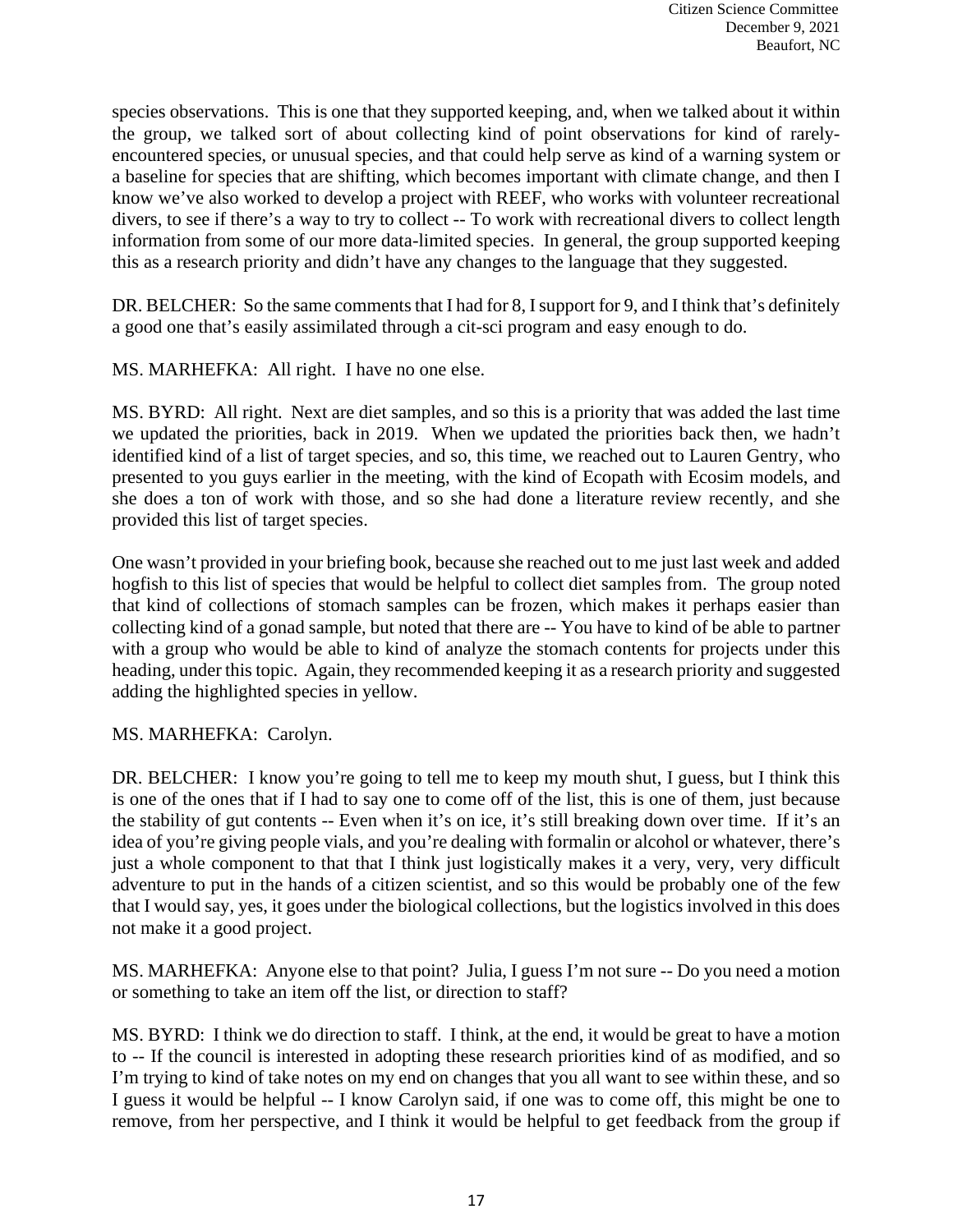you all feel like this is one that should be removed. I don't think we need a separate motion for that, and you can just provide guidance to me, and I will update the research priorities to address that.

MS. MARHEFKA: All right, Julia. I'm seeing a lot of nodding heads, and I'm not seeing anyone raise their hand in opposition of that idea, and so I will -- I took your note as far as what you need at the end of -- I'm sorry. I see Chester.

MR. BREWER: I was just raising my hand to say that I agree. I mean, I try to do this informally, just to see what the -- What I've been catching, to see what they've been eating, to figure out what might be the best bait for the next day, but, when you get into some of this stuff, you can't tell. You cannot tell, most of the time, what it is that you're looking at, and so, without training, I just don't see how this could work out for citizen science.

MS. MARHEFKA: Thanks, Chester. Yes, I think we have a consensus on that, and we'll -- At the end of the list, we will just make a motion to adopt this as modified, and so I see no other hands, Julia.

MS. BYRD: All right. Moving on, this next one is one that was added to the citizen science research priorities back when they were adopted in 2019, and it deals with kind of developing projects and working with fishermen to share information and kind of their personal fishing kind of logbooks or diaries, and the group supported keeping this as a research priority, but noted this topic was one that likely had a higher barrier than many of the other research priorities, due to the challenge of kind of finding fishermen who may be comfortable with sharing this information, and, if any projects were to be developed under this, confidentiality would be a huge issue.

Folks noted that the logbooks contain sensitive information, and people might be more willing to share kind of historic information that aren't as critical to their current operations, and they noted that it would be helpful to reach out to advisory panel members to kind of get their input on the feasibility of this kind of topic.

There were some folks who noted that many of the fishery-independent indices and recent kind of South Atlantic stock assessments have ended prior to the last year of the assessment, due to kind of management or regulatory actions, and so logbooks could potentially provide kind of finer-scale information that could allow indices to be developed throughout a longer time period, and so there was interest, and people thought these data could be helpful, but that it may be challenging to find fishermen who may be willing to share this level of information, and so, again, they recommended keeping it as a research priority, but noted that likely high barrier.

### MS. MARHEFKA: Carolyn, go ahead.

DR. BELCHER: Yes, but I think, in terms of if you're looking at a cit-sci project -- I mean, it still fits all the niches of what is associated with that, and it's a voluntary program, and people are going to share to the level that they're comfortable with regardless anyway, and so I think it's just a matter of figuring out what you want from it, but then, again, if you're going towards the realm of where we end up with mandatory logbooks and all that, that's really kind of -- You know, voluntarily-reported logbooks are never going to be a direct substitution for a mandatory logbook, but, if you're looking for trends and things that are occurring in the fishery, I mean, it's at least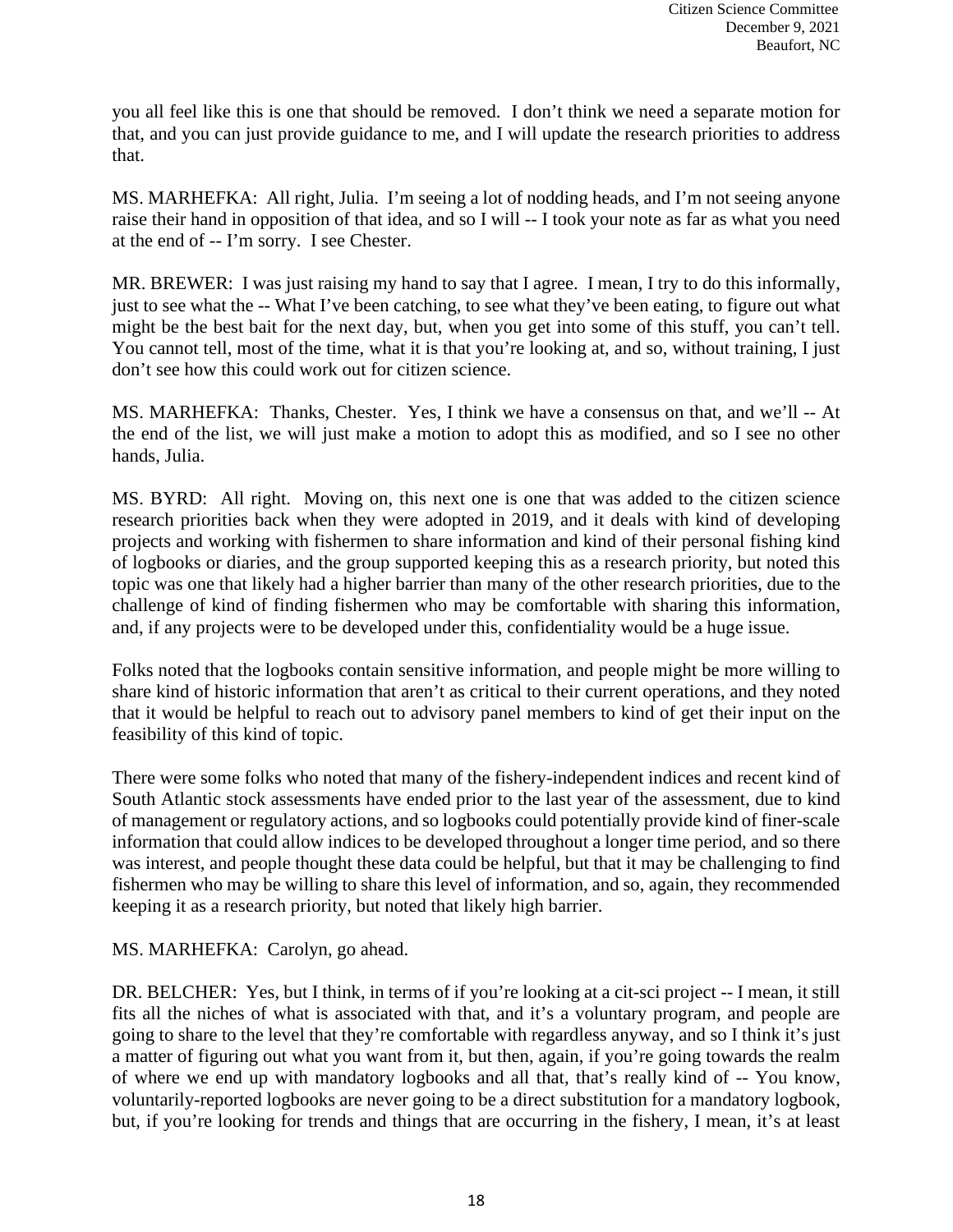giving you some ideas of snapshots of what is happening. It's just a matter of how you choose to use, I think, that limits its utility.

MS. MARHEFKA: That's where I think the rub is. I mean, we already have mandatory logbooks for for-hire and commercial, and, obviously, the spatial information on the commercial logbook leaves a lot to be desired, but my concern with this, even if it is voluntary and there are guys willing to show up and do this, is that they would have some expectation that they would be giving all of this personal information in the hope that it would truly be used and improve a stock assessment, and I think, no matter how much we told them, and I think we would end up at the table and someone sitting there saying that I gave you all this data, and you're not using it in the stock assessment, and why aren't you, and it complicates that, for me.

That is what makes me nervous about this one, and I just think that -- Personally, this is one that I would take off the list, but there's also no harm in leaving it on, and, if we get close to doing it, I would have a lot to say, but does anyone else have any -- Chip.

DR. COLLIER: I know, right now, we're thinking about a lot of today. However, you could look at this as a historic database as well, and a lot of fishermen have handwritten notes, and it has -- A project like this has been used in Zooniverse to translate some of those handwritten notes into actual records, and so that could be a potential opportunity to get some historic data, much like the photographs.

MS. MARHEFKA: Go ahead, Trish.

MS. MURPHEY: I was just going to probably just say the same thing that Chip said, and I was just thinking of -- You know, I hear the fishermen talking about they have kept logbooks for thirty years of stuff, and it would -- That historical perspective, I think, would be what would come out of this particular priority and not necessarily here's my logbook from last year, but here's my logbook from twenty years ago and thirty years ago, and so that was kind of my thought on that.

MS. MARHEFKA: Yes, and I certainly don't object to leaving it on, and so, if there's any other comments on this. Go ahead, Trish.

MS. MURPHEY: Maybe we could clarify it and say -- Instead of "personal fishing logbooks, maybe change it to "historical personal fishing logbooks" or something like that.

MS. MARHEFKA: I see Julia has got that reflected in red there, and I think that's a great idea, because that's sort of where I was getting hung up as well, and so thanks, Julia, for making that change. I don't think we have any other comments on that one.

MS. BYRD: All right, and so the next three are kind of new ones that were added to the list from the advisory panel's discussion. The first one is monitoring in managed areas, and so this was a research priority kind of initially, when the Citizen Science Program developed research priorities back in the 2017/2018 timeframe. When the priorities were updated in 2019, it was taken off the list, because people felt like it may be more appropriate for a cooperative research sort of based project.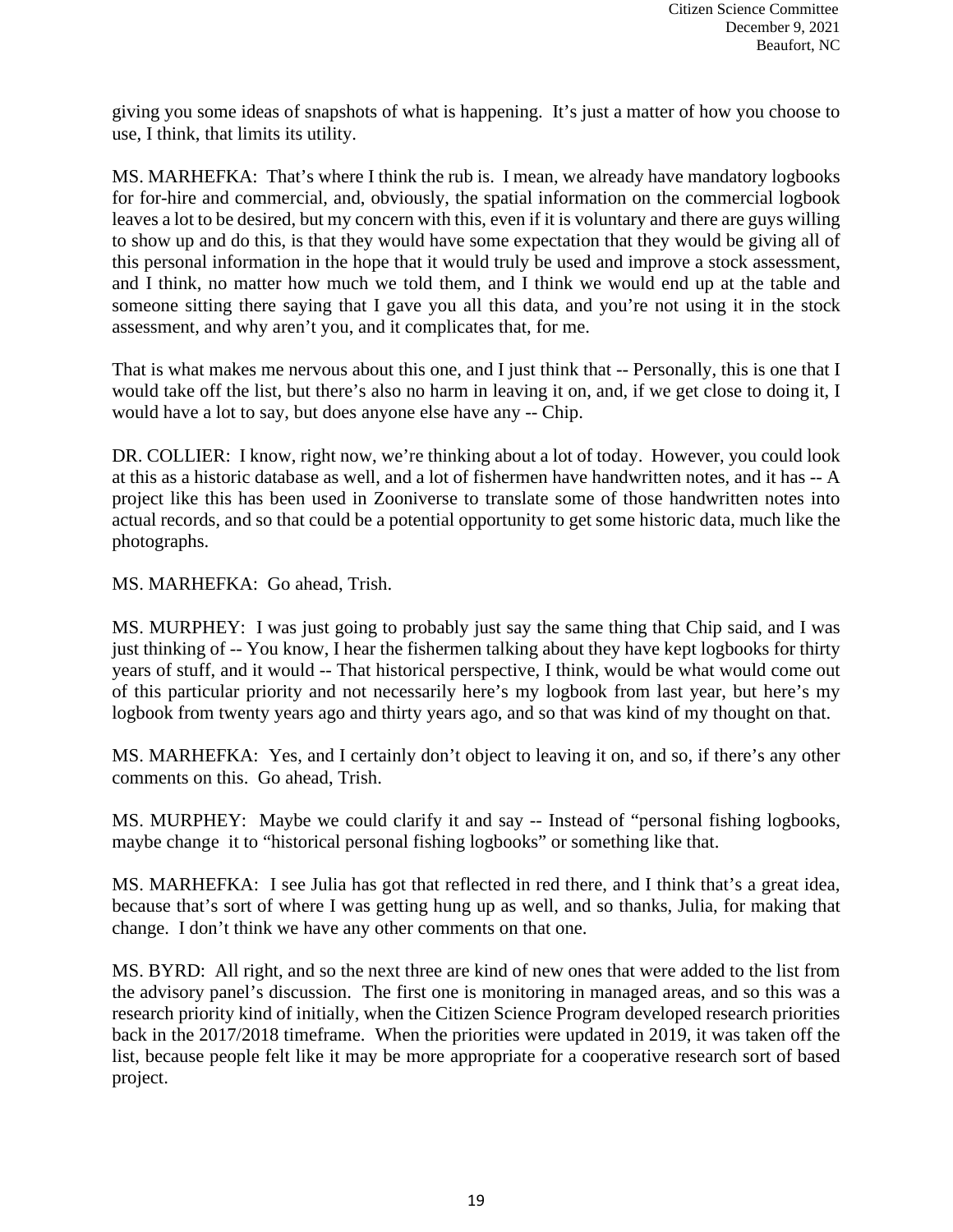Since many of these management areas are far offshore, they felt like people may need to get -- Maybe they would needed to be provided some kind of compensation to participate in a project like this, and so they felt that it was more appropriate for cooperative research, but, when the group discussed it again this year, they supported adding it back in. It was a topic of great interest to fishermen, and it was also noted that many of the spawning special management zones sunset in 2027, and so it's increasingly important to collect information from these areas.

Folks also noted that it would be helpful to get feedback from folks who are on our APs, to learn more about how often they typically fish near these areas and if they would likely require some compensation in order to collect information or sample them, and it was also noted that, in some of these areas, divers may be able to collect data, particularly in areas that may be closed to fishing but open to diving, and so they supported adding this back in as a research priority, and the language is on the screen that they're suggesting.

DR. BELCHER: This one I think is definitely harder, and it's, again, back to, if you're talking about spawning areas, and there is a spawning area closure, and you're going to have to give special dispensation to a fisherman to be able to help you collect during the closed season, and so, at that point, you're looking at exempted fishing permits, and so it's not necessarily a straightforward, hey, I can opt into this and do it, and so I think, for that one, there's a little bit more caveat to how that would be done. I would almost put that not in the biological set, but it requires a high amount of collaboration and a lot of consideration, and so it almost pushes it more to a CRP-type approach than a citizen science approach.

MS. MARHEFKA: That's a really good point, about the CRP versus citizen science. This one is a little near and dear to my heart, and I know that a lot of discussions we had when we were looking at these marine protected areas was the thought that we would be using fishermen to help us monitor it, and I also know that we need a lot of monitoring, but, yes, that caveat -- I don't know how it's done any other way, but I don't know if that necessarily -- We have to decide whether we're adding this as a research priority here. Does it hurt to have it here?

DR. BELCHER: I don't know that it hurts to have it there, but I just -- It's a priority for sure, in the sense of what it should be used for, but I just don't know that this is the best place for it to be, and I would almost argue for it to be in our recommendations under cooperative research projects.

### MS. MARHEFKA: Chester.

MR. BREWER: The whole thing about needing an exempted fishing permit -- Those are complicated, and it's lengthy, and they're specific to a group of people, or a person, and it's just not going to work well for hook-or-line, but, when we were first talking about this, my thought is that you would try to get divers involved and go down there and see what's going on. I mean, are there are a lot of fish, or are there -- You know, you're not going to be able to really quantify it, but does it seem that fish are doing well within that particular managed area or -- What did we start calling them, instead of -- Anyway, it just seems like you could --

From a generalized basis, you could see whether the SMP appears to be effective and working, and I know that this was something that Chris was particularly interested in, because he didn't want to be shutting down parts of the ocean and it not having any effect, or any benefit, and I agree with him 100 percent, but I do think that you would probably have divers go down and look at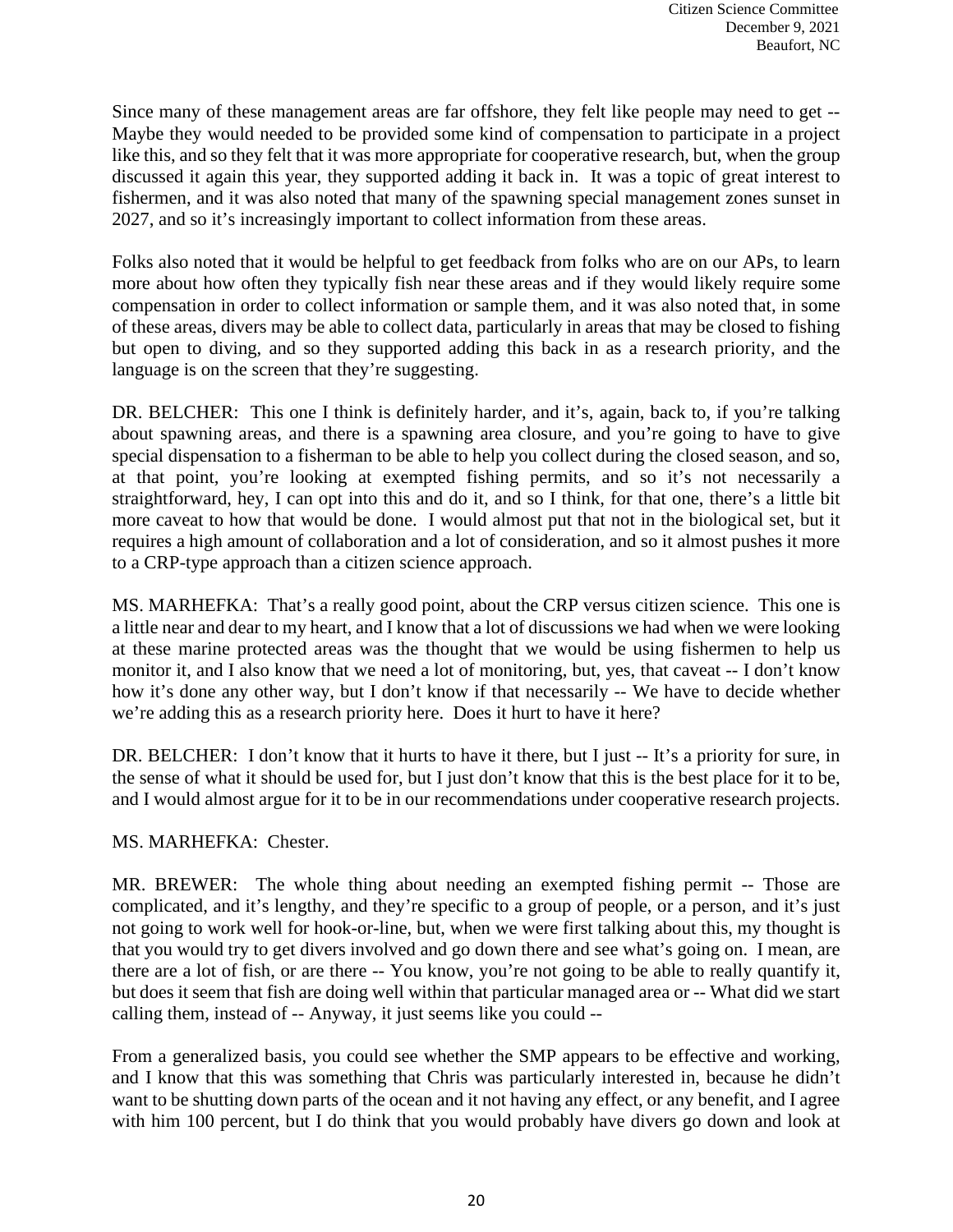this, as opposed to trying to put -- If you put hooks-and-lines in, you're not -- You're going to run into some problems.

MS. MARHEFKA: Chris and then Trish.

MR. CONKLIN: The only research that I know of that was done by the fishermen is one of my friends and Zach Bowen actually did two trips to I think the Georgetown Hole for one week each and collected samples, and they did that through an LOA from Roy, a letter of authorization, but, other than that, that's all I could comment on.

MS. MURPHEY: Maybe we can change the specificity of this, just hearing people talking about divers, and so maybe take advantage of those citizen science divers, and does it necessarily have to be a managed area, but maybe just structured habitat or artificial reefs, and maybe kind of narrow that focus, and that might make it a little simpler and deal with the issues that Carolyn was mentioning.

MS. MARHEFKA: Yes, and I think that could work, especially if you take out the managed areas. Anything in the managed area, you're looking at an EFP, and it is a whole different ball of wax, and I do think -- I was thinking about the fact that there might be some harm in leaving it in here, because I don't want to give people the impression that it's just really easy for us to go out there and -- If we just put the effort into finding some fishermen to go out there and do the research, why aren't we doing that, when it's clearly much more complicated than that. In my mind, if we sort of talk about using divers to look at those data needs, and the targeted species, maybe, of a deepwater -- I guess deepwater diving might be -- But we sort of take out the monitoring of the managed area aspect of it, and that would make me more comfortable, but I don't think that we should imply that this is the mechanism that we can monitor managed areas in. Chip.

DR. COLLIER: I always think of things a little bit backwards than most, and so I apologize for this, but, I mean, there's also the opportunity to think of cameras, and so, if people aren't possessing any snapper grouper on their vessel, they can go to that area and potentially drop down a camera and see what's in the area. In addition to that, when you think of a recreational angler, they can't be part of a CRP program. They can't take funds for any effort that they do. Otherwise, they would fall into a different type of vessel, whether it's a charter or a commercial vessel, and so that's why -- At least in my thoughts, that's why you could keep this in there, because you would potentially be able to reach out to recreational anglers that might want to put down a camera and look in these areas.

MS. MARHEFKA: All right. Julia, I know that's clear as mud. I'm hoping that you will tell me magically that you are synthesizing everything we've said and that you can do something with it.

MS. BYRD: I think, from what I've heard, although Chip just kind of brought up some other points about videos and photos and things, and I am not clear. I guess I'm not clear, and so, Carrie, I'm not going to provide the clarity that you were maybe hoping, and so I have a couple of questions.

It seems like I have heard folks say that kind of they are not comfortable having monitoring in kind of managed areas here, and so you could remove the word "managed areas" and just have it be more general on habitat or reef structure or things like that, and then there is interest in having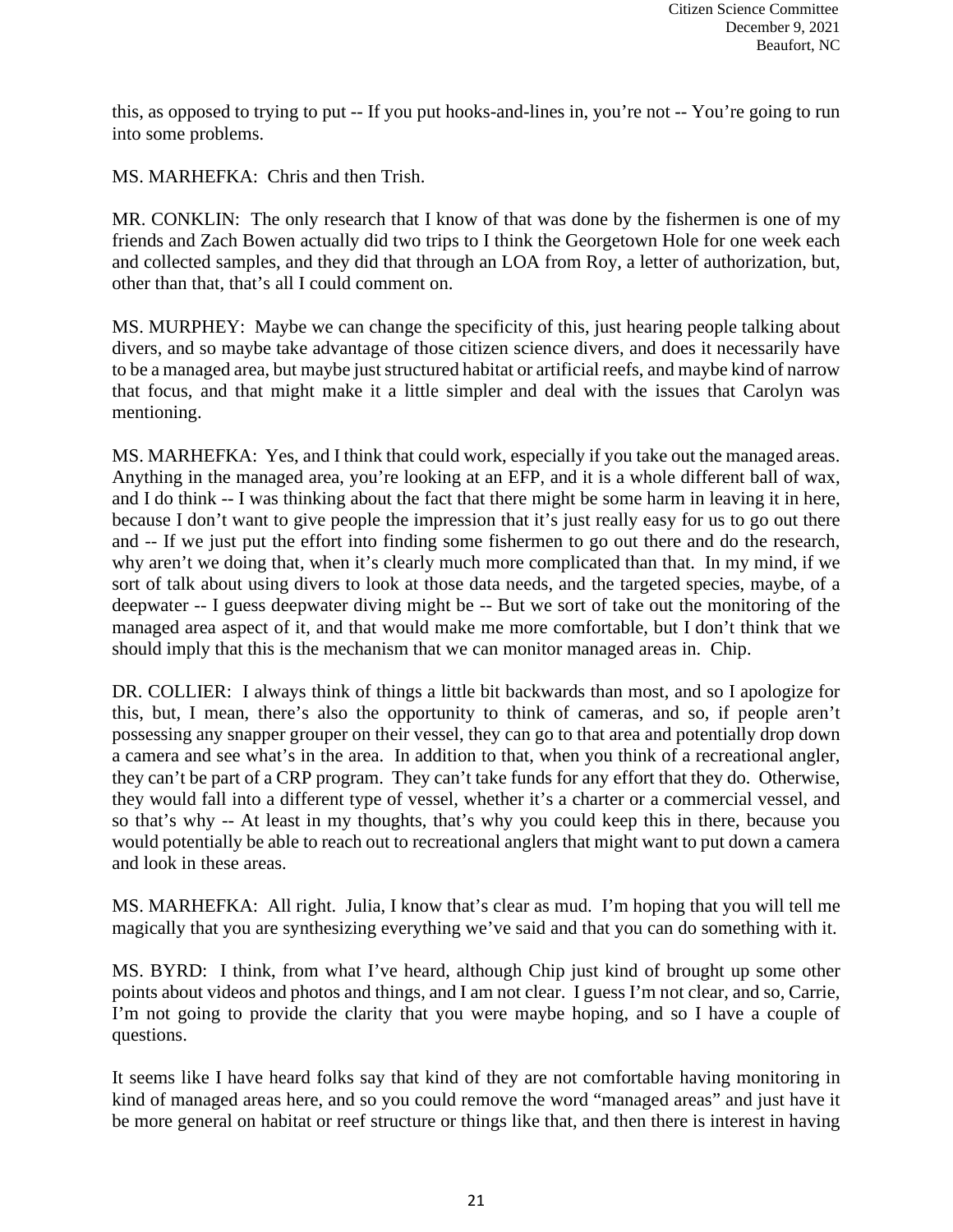kind of the target volunteers not necessarily be fishermen, but could be divers instead, and, if that's the case, it seems like videos or photos need to be added to the data needed list.

We might need to update this kind of target species, if we moved from managed areas to more general reef habitat, and I guess I'm not clear what direction folks want to go. It sounds like folks don't want to completely remove it, but they want to make it more general and not focused on managed areas, and is that right?

MS. MARHEFKA: It was until Chip's comment. I am going to go to Carolyn, but Chip sort of convinced me, and I do think his whatever backwards way his mind works is helpful for me, especially with the addition of the videos and the photos, and I am more comfortable leaving managed areas in, but, Carolyn, you may have a different --

DR. BELCHER: No, I'm comfortable. What I think you need to change is the "monitoring" and make it "observations in managed areas", something that basically says that we're getting an idea of what the species composition looks like, rough numbers of fishes, that kind of thing, as opposed to -- Because the "monitoring" implies that you're saying something about success or failure or whatever.

MS. MARHEFKA: That was brilliant. Thank you. Mel.

MR. BELL: Not to belabor this, but the managed areas -- I thought, originally, we were talking about like the deepwater MPAs, and we also have managed areas which are shallower water, and we've got a couple of shallow-water spawning SMZs, and so observations in those areas, and certainly the shallow ones could be achieved by divers, because that's what we do, and so I think leaving "areas" in there, and "observations" is great.

MS. MARHEFKA: Julia, that's clearer now, right?

MS. BYRD: Yes, I think so, and so we'll change it to "observations in managed areas", and I will add divers as target volunteers and add some of the data needed is videos and photos, and so it seems like it's not just deepwater snapper grouper, because there is some shallower managed areas, and so I can get rid of -- Just have snapper grouper maybe be target species, and then this would be more --

MS. MARHEFKA: I think you've got it now, and I think that was really helpful for that item on the list, and so thank you. That was a good discussion. When you're comfortable that you've captured that, we can move on to shark predation.

MS. BYRD: Okay. The next new one is a new one that is adding one on movement and migration, and then shark predation will be the next one, Kerry. This movement and migration one, the group talked about how there are a number of very successful kind of tagging programs, and so we added a kind of new movement and migration cit-sci research priorities. The target species listed were dolphin and wahoo. In the updated South Atlantic research and monitoring plan, it noted the need to define wahoo migratory patterns, and, through some of the work that was done through the dolphin wahoo participatory workshops, it was noted that it would be helpful to have more information on dolphin movement in kind of the Mid-Atlantic and the Northeast.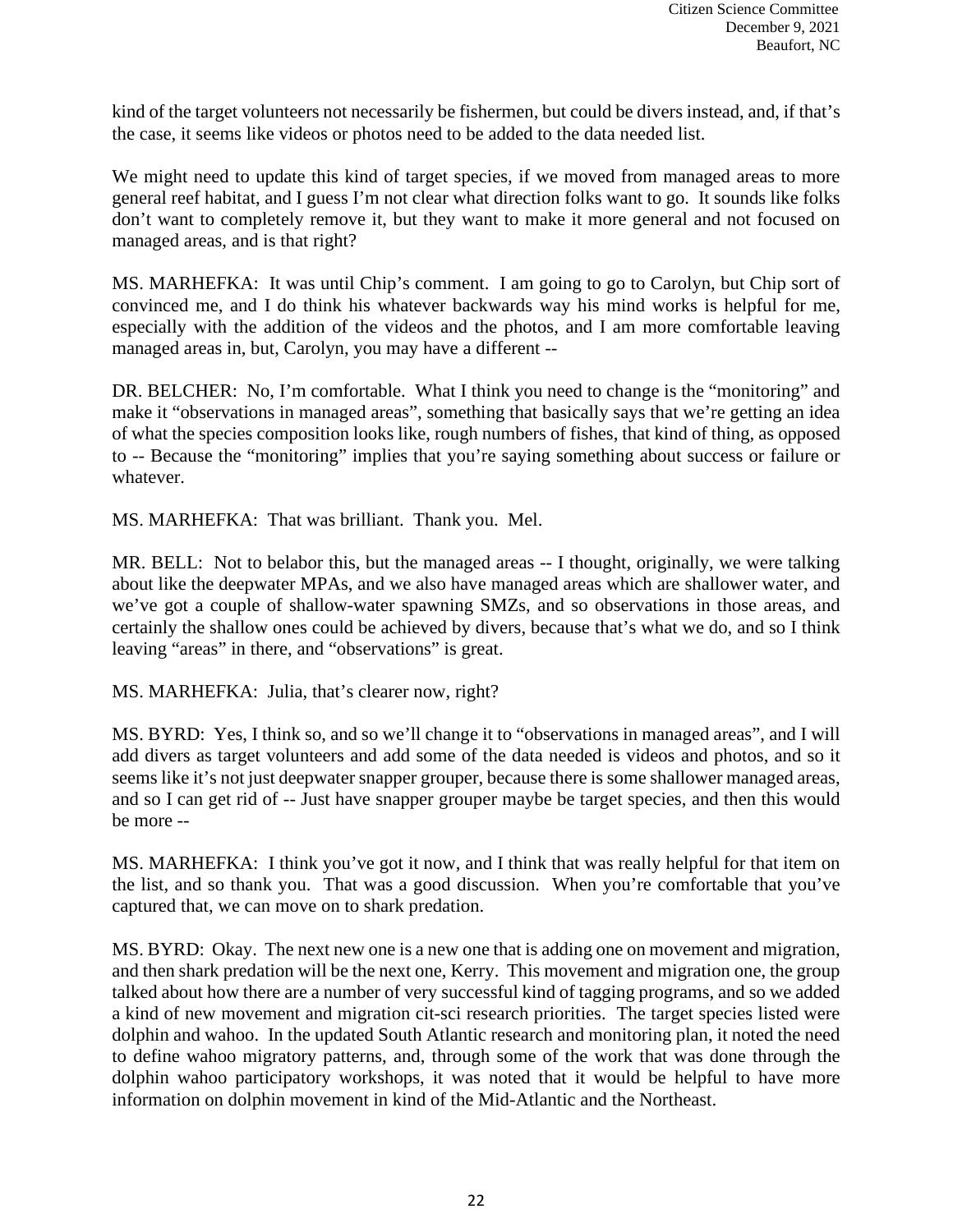One thing that the committees noted when they discussed this was there are already successful tagging projects kind of within state agencies or within like the dolphinfish tagging program, and so any projects developed under this should work to support the existing programs and collaborate with the existing programs that are already kind of out there and very successful. Folks also noted that, if we have this movement and migration as a research priority, and identify some of the species that the council is interested in targeting under this priority, this could potentially be shared with many of those kind of tagging programs, to see if there's interest in kind of adding some of the species that are a priority to the council to the species that their programs are tagging.

The language that they're suggesting is on the screen, and, again, we want to emphasize that the idea here would be to work with and collaborate with and support the existing tagging programs that are already out there and not to start a new one, but to work with the ones that are already there.

DR. BELCHER: I agree that there's a lot of them out there that are doing it, and it's interesting, because, as time has evolved, what we're finding, and I'm sure Trish has probably seen these requests coming through too, is that tagging programs, because there's a lot of people out there and tagging, states are revisting that, technically, you should have a permit to do this, and I think you start putting too many -- We've been asked, through ASMFC, a couple of different times, about how do you manage your voluntary tagging, and so I think, when you look at some of these, and dolphin wahoo is there, and you've got some of those overarching groups, like we have the Tarpon Trust that do all those different ones.

I think working with them, and the idea that it is truly like one of those things with cit-sci, because your citizens are helping you put tags out there, but the management of it -- You know, there's a lot that's involved in that, if you want to keep it long-term, and so there's a lot more to it than just we can get a ton of tags out that way and learn so much more about it, and so I think this is another one of those cautionary ones that I think it's a good thing, and I'm not saying it's a bad thing. We have a large investment in Georgia in it, but even, like with us tagging sharks, we're tagging under National Marine Fisheries Service. We get all of our tags through the Narragansett Lab, and we don't have a single shark tag that is a Georgia tag, and so just to throw that out there.

### MS. MARHEFKA: Mel.

MR. BELL: Just to follow-up on that, we actually have a state law that makes it illegal to tag fish, unless you have a permit from us, in the salt waters of the state, and that's because we realized that tagging, while it seemed like a great idea, if everybody just goes out there and sticks tags willynilly in everything, it could be very confusing, and so, yes, it's very structured for us, and the sharks are the same thing, and so that's just something to keep in mind, that the individual states have requirements as well, and tagging is a great tool, and that was our point. Tagging is a great tool that can be used, but you don't want to misuse the tool, or abuse or dilute its effect, and so that's why we have that law in place.

### MS. MARHEFKA: Trish.

MS. MURPHEY: Just to add -- I am just thinking out loud here too, and, because our states already have tagging programs -- I mean, it's out there, and we can get -- We've already got a system in there that we need to get volunteers to take some of our tags and out do it, and it's there, and so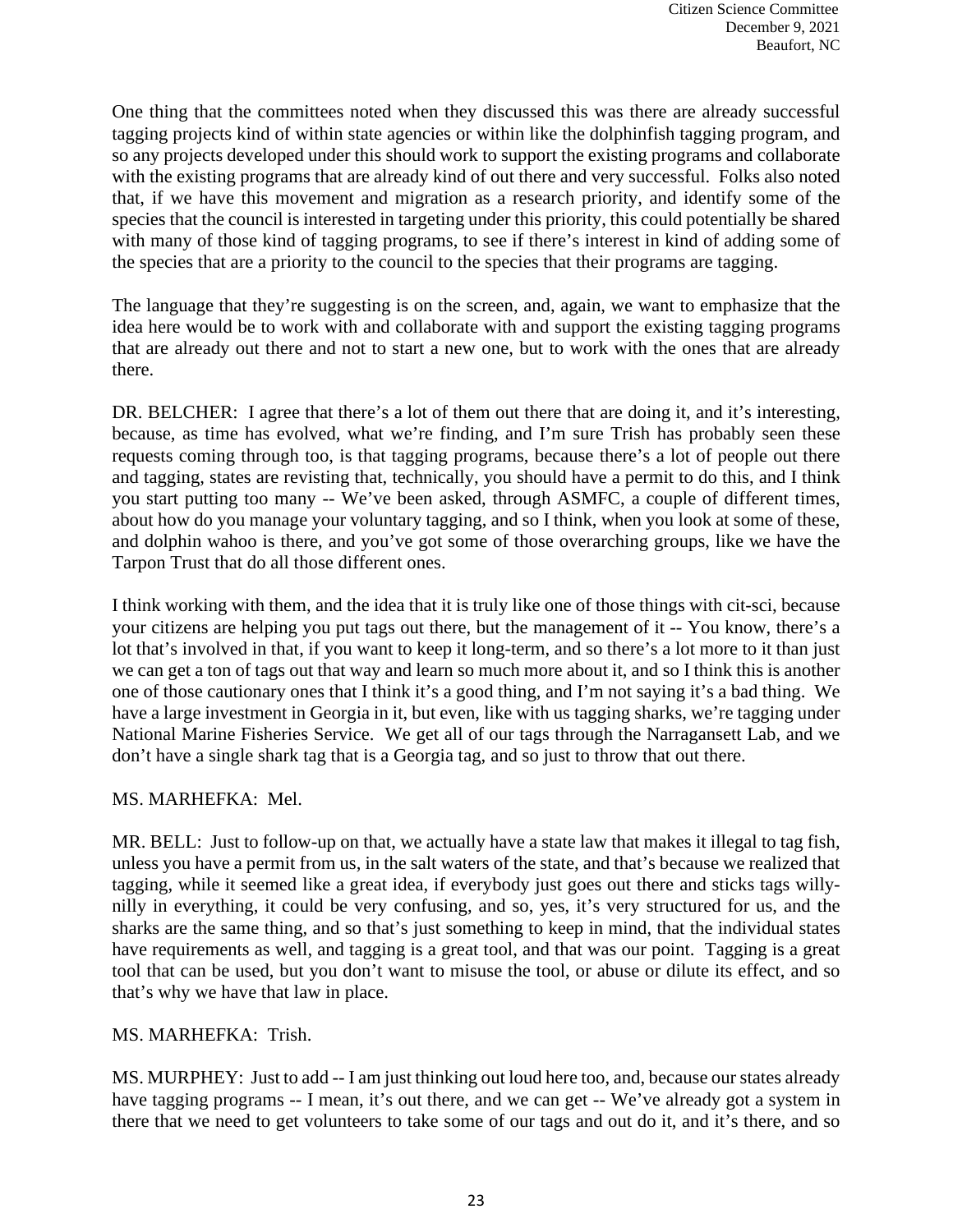that's why I'm wondering, and does this really need to be a priority, because it's already kind of ongoing, to the most part.

MS. MARHEFKA: Go ahead, John.

DR. WALTER: We have a tuna and marlin tagging program administered by the Center that has been in existence for many years, and maybe that's a good route for this, given that dolphin and wahoo can be tagged as part of it, and it's already got the infrastructure for that, and there are probably similar fishermen who may already be tagging tunas and marlin, and it's just sort of referred to the NMFS Cooperative Tagging Center, and that might be the way to route it to something that's already ongoing and existing.

MS. MARHEFKA: What I'm hearing is that maybe what this -- Less of it being a research priority, and maybe it's a connector of sorts, and maybe we identify people who then we farm out to NMFS and the states, where you have applicable programs, and you handle it from there, or am I hearing that we need to take it off completely or leave it on with a big old caveat?

DR. WALTER: My recommendation, given the level of interest in dolphin and wahoo from stakeholders in the South Atlantic, is that we just make that connection and say, hey, you can tag through the NMFS Cooperative Tagging Center, and that data then would be available and readily accessible, but there's not a need for the council's cit-sci to do that work and duplicate what's already in existence.

MS. MARHEFKA: Julia, I am getting -- You have to remove, and, unless I see anyone shake their head no, then I think that that will be amended to remove that. Chip.

DR. COLLIER: Once again, this is not just something that the council is going to work on. This is something that the program would endorse different priorities, and so it's not necessarily what council staff are going to be working on, and this could be the council writing letters to support this, or Julia spending time connecting with a tuna and marlin tagging program, and, to me, that is a -- It could be a very high priority, because it's very easy to do. It's just a simple connection, and it would achieve one of the priorities for the citizen science research.

DR. BELCHER: I am going to speak -- Just based on what John Walter said, it seems to me like there is a -- That this wouldn't even need to be identified, because he said it seems like we just need to know that you want to do that, and the mechanism is already there, and you can do it, and so do you need to put it in as a priority if you've already got someone identified saying this is an easy ask and we can do it and, if this is really something you want, we can implement it.

DR. COLLIER: So, if you remove it, then what would you build your record on saying that you want it? I think, if you keep it in there, you can say here's a document, and you can see it's a priority for them. I'm thinking along the ideas of a research grant, where you're thinking this is a list of priorities, and these are the priorities that we're meeting through the research grant, and so that's my thought process.

DR. BELCHER: I guess maybe I was -- Maybe I just misunderstood how John was presenting that, but it sounded like, to me, that all you would need to do is ask and we can do that, and so the idea is, if it's something like -- I mean, we're talking about it on the record right now, that it seems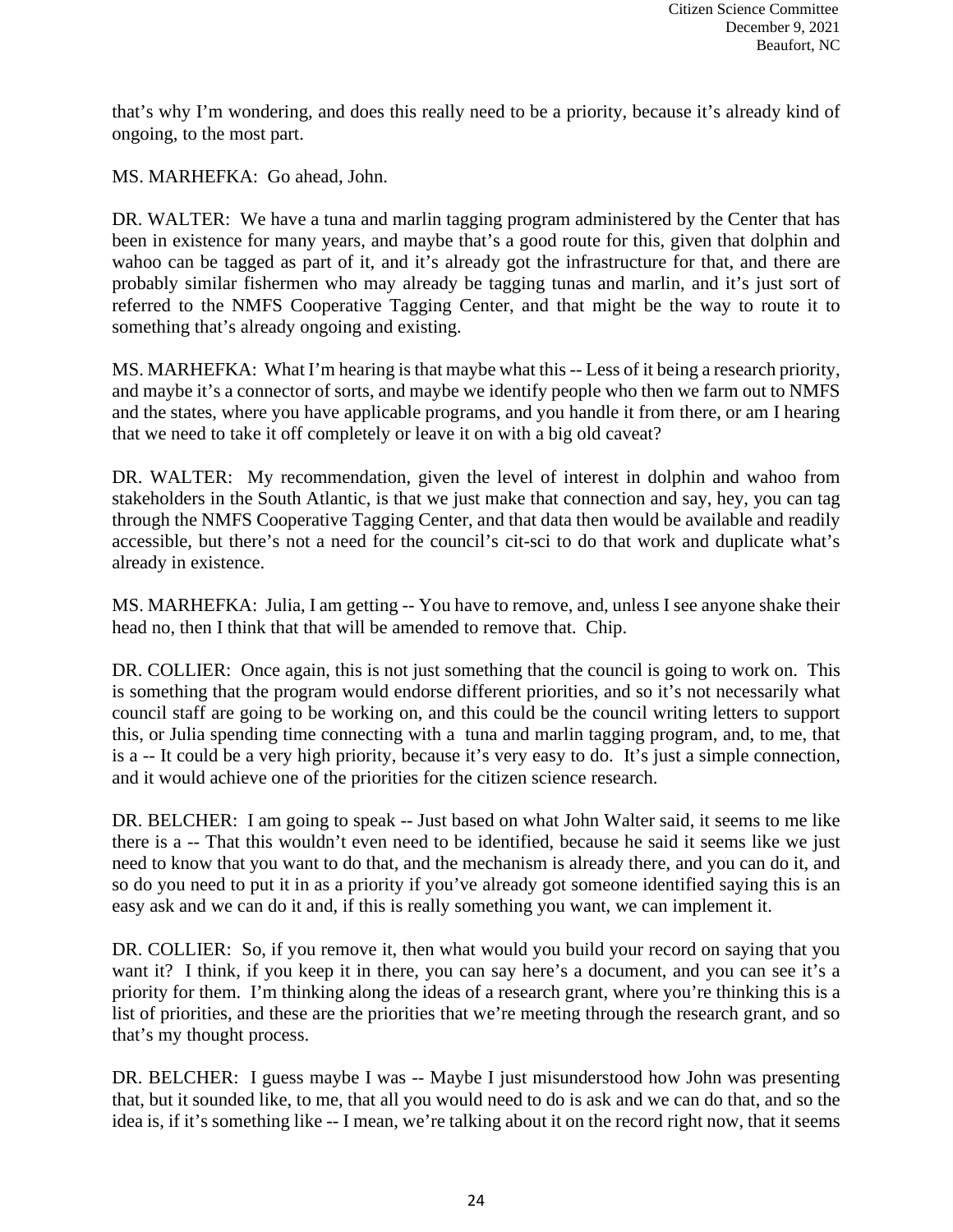like there's an easy door opening there, and why would we need to put it in writing for something that we're not going to look back at in two years, if, in a month-and-a-half, there's tags to go into dolphin wahoo, and I guess that's what I was -- Maybe that was just wishful thinking.

DR. COLLIER: I mean, it's your priority, and so you can do what you want, but my thought process was just be inclusive as much as possible, and, if this is some low-hanging fruit, you can leave it in there, and it can be a priority that's easily achieved.

MS. MARHEFKA: Bear with me, Chip, but I'm wondering if this is -- Because it already exists, is this more of an outreach priority than it is necessarily a research priority, since the research has already been done, and then the role would be to be the connector of the people, which, in my mind, would be through outreach?

DR. COLLIER: Something that we often overlook is the endorsement side of the citizen science program, and we haven't done it much, but that's one of the things that we want to get to, is endorsing certain activities, and this is would be one of those things that let's say, a year-and-ahalf down the line, somebody says we need to cut the NMFS bluefin tagging program, and they can show that they're working on this, and it's addressing an additional council need, and, therefore, it could show the benefits of the tagging program. I mean, there's different ways to think of it, but I'm just thinking along the lines of not only endorsement, but supporting our partnering agencies.

MS. MARHEFKA: That is definitely putting it in a different light. Are you comfortable with leaving it in there, thinking of it in those terms?

DR. BELCHER: I am not married to it either way. I mean, I could see that easily becoming a council research priority as well, and not necessarily a cit-sci one, or it could be in both places.

MS. MARHEFKA: It very well might be, because remember this is happening in conjunction with our research and monitoring plan, and I wish I was a person who could remember everything I've read, but I can't remember if it's there, but it very well could be.

MS. BYRD: I can tell you that wahoo migratory patterns are in the overall council research and monitoring plan. I don't believe dolphin is, but someone may be able to correct me if I'm wrong there. Another kind of -- Following sort of along the lines of what Chip was saying, or what John Walter was saying too, is we can reach out to kind of the NMFS Cooperative Tagging Research Center, and we could let them know that dolphin wahoo are of great interest to the council, but I don't know about if they have resources to support adding these species, or I just don't know how it works, and so I'm not sure if us having it highlighted somewhere as a research priority would put more, I don't know, credence behind that, and I don't know if it's appropriate for here, in our citizen science research priorities, and wahoo is included in the overall kind of council research and monitoring plan, and so I don't know if it fits better under there than here, but I'm not sure if us having it documented and written down somewhere may provide more kind of credence or support if we were to reach out to the NMFS tagging program.

MR. WOODWARD: Just to remind everybody, you've got this well-established, long-running dolphinfish research program out there that, as of -- According to the website, they had 1,896 tags deployed as of -- So that one has been going on for years, and so how does that merge into all of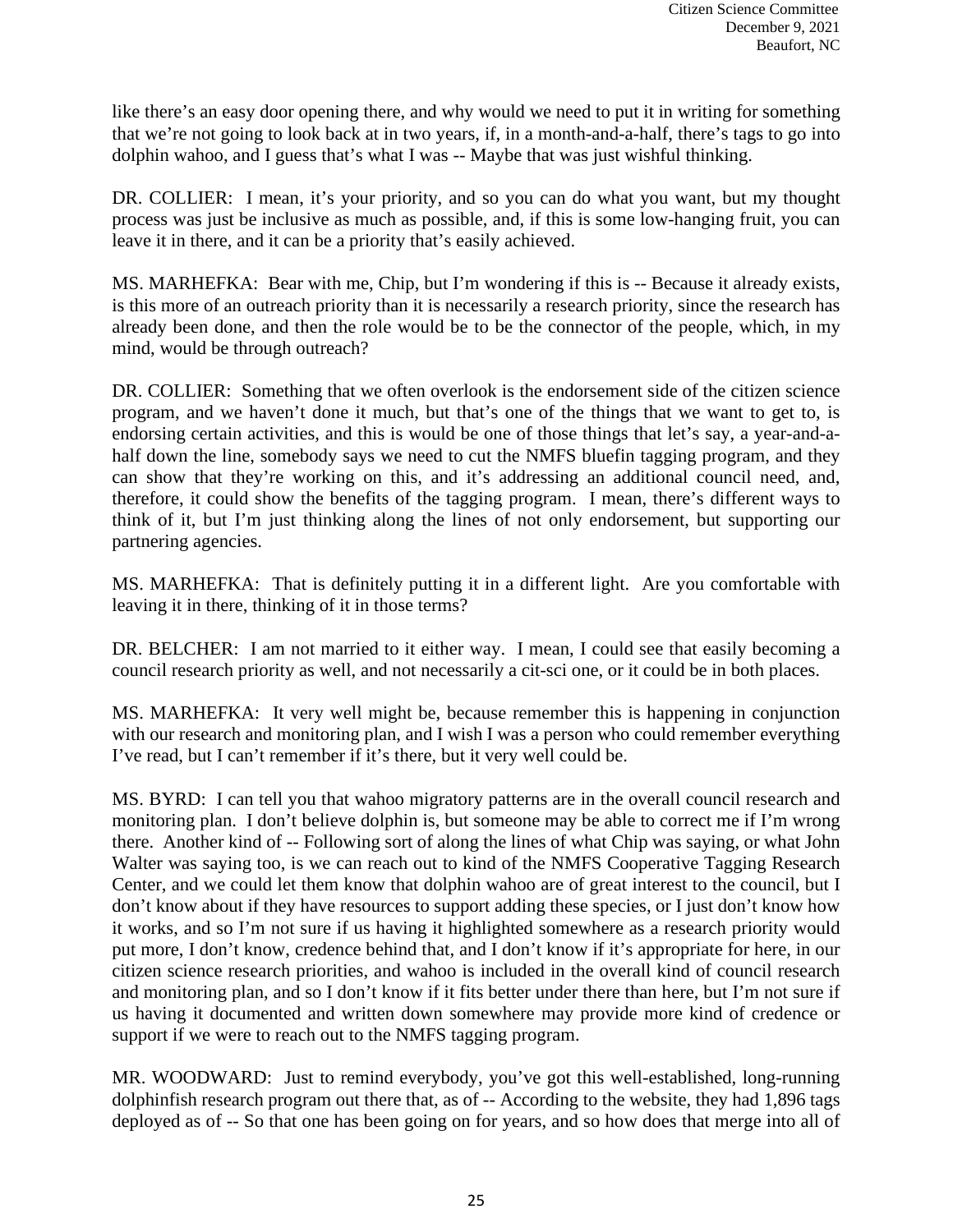this, because you've already got this well-established program, and they've got big-name industry sponsors, the West Palm Beach Fishing Club and all this kind of stuff, and so that's already going on out there, too.

MS. BYRD: Yes, and I think I do want to say, when the committee talked about this at their November meeting, they definitely said we don't need to recreate the wheel here, and there are successful tagging programs out there, and so, if we were to add this as a research priority to the council's citizen science kind of research priority list, we would do that in the means to help support or collaborate with existing programs that are kind of already out there and available, and so that could mean, as Chip has kind of implied, providing a letter of support for them to get funding or that sort of thing, or maybe helping develop grants, if that's something that would be helpful, and kind of having it on this list can perhaps help me spend more of my time figuring out how we can help these -- If we can do anything to kind of help support these groups that already have established programs.

I mean, I think we definitely don't want to recreate the wheel here, and there are a lot of great, established programs, and so I don't know if that means you all feel like this doesn't need to be added to the list, or if you think it would be helpful to add to the list, so that we can kind of try to support them more or see if they are interested in tagging some of the species that are of interest to the council, and so that's kind of a question for you all to figure out, whether we feel like it's covered by other programs and we want to remove this priority or if it would be helpful to keep it in.

MS. MARHEFKA: All right. Well, in the interest of time, I have a suggestion, but I do have some hands too, but just let me throw out my idea. Part of the issue may just be the way it's worded on the screen, because, as you talk about it and you add the caveats and the other discussions, it sort of makes sense where it fits in with the things that are existing, and so I wonder if, in the interest of our grumbling bellies, if it might make the most sense for -- Julia, do you have the sort of authority to maybe reword or sort of put an asterisk at the bottom of that slide, taking into account the discussion we've had, and then maybe we can email it to me, and we address this really quick when we approve this as a Full Council later? It's just a suggestion to move along, time-wise, and I don't know if that's kosher or not, but we could probably spend a really long time going back and forth on this, and I get hangry, and you guys don't want to be around me when I get that way, and so Dewey and then John.

MR. HEMILRIGHT: The dolphin tagging program is called Beyond Our Shores, and it's Wessley Merten, and it was a follow-up on what Don Hammond has done for twenty years, and so I think it's a great asset, a tool, and that they would be more than willing to take on some citizen science folks to do it.

DR. WALTER: I just wanted to echo that, and I was trying to think of the name of it, and I thank Dewey and Spud for bringing it up. I think there is multiple groups we can reach out to and how citizens -- If they want to get involved, and I would say the dolphinfish program is really the one that is focused on them, but I would say that it would be good for probably both of those programs, and I know for ours, to be mentioned here as a council priority, because then it gives them some direction in, okay, we would want to focus on this and make sure that that's something that can be supported or could be used to try to support the council priorities, because it's a two-way street, in terms of you tell us what you need, and we can use that to help get the resources. Thanks.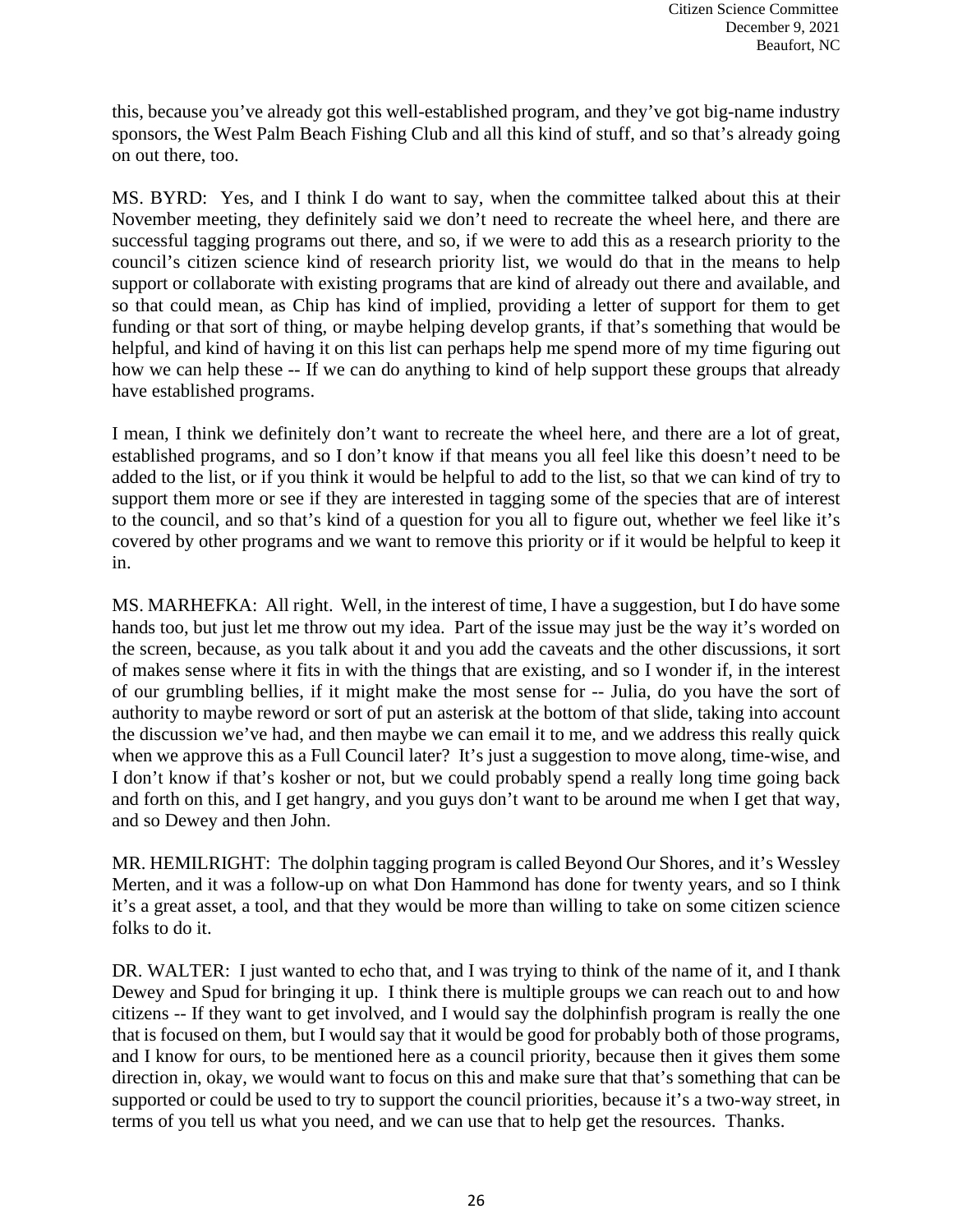MS. MARHEFKA: Okay. I think we've beat this one to death. Julia, are you okay moving on, at the moment?

MS. BYRD: I'm good.

MS. MARHEFKA: Okay. That brings us to shark predation.

MS. BYRD: This is the last one, guys, and so the group suggested adding shark predation as a research priority. This issue has been raised at a number of council meetings and advisory panel meetings, and the group discussed that, although the council doesn't manage sharks, depredation issues kind of affect many of the council-managed species, and the issue is, obviously, of kind of great interest to kind of fishermen and council members and many advisory panel members, and so making it a research priority could help raise awareness of the issue.

The group did discuss that, if you're collecting information on kind of observations of shark depredation, it's not clear how kind of the data collected would be kind of directly applied to council management, but it would be able to start quantifying the interactions, and there's actually a citizen science project underway in Florida now that you guys talked about an EFP for them, I believe in September, that is starting to do some kind of citizen science shark predation work, and so I think we'll be able to kind of learn from their efforts, and I have been in touch with them, just to learn more about kind of their project, and so the group felt that this has been brought up by kind of so many constituents that it made sense to add it to the list and the language along the screen that's highlighted in yellow that's being suggested.

MS. MARHEFKA: Carolyn, go ahead.

DR. BELCHER: I think it's a good one, but the one thing that I will caution on, and Dewey can probably talk to this too, but maybe, as far as the species, and it may be that the species that was preyed upon -- Because the chance of you identifying what hit it is difficult to none. I mean, it's amazingly how quickly you can throw something over a boat, and there's three zippy bodies, and you have no idea what it was that went by and hit it. I think, from the standpoint of what fisheries are being impacted by it, that focus being more on the species that was eaten, rather than what did the eating.

MS. MARHEFKA: Dewey, go ahead.

MR. HEMILRIGHT: Particular to this, I think there's a number of things that has taken place, with some DNA samples, in the Gulf, and there's a lot of things, and maybe the research priority here, particularly the shark predation, will look at other, ongoing things and how would they complement them, before starting something that is totally different, because I think there is numerous things, with social media and different documentation, that is already there happening.

MS. MARHEFKA: Julia, do you have what you need?

MS. BYRD: I'm good, and I guess I will stress, again, that the Citizen Science Program really doesn't want to duplicate other people who are already out there doing the work, and we want to kind of try to fill data gaps or kind of work with existing programs and partnerships, and so I think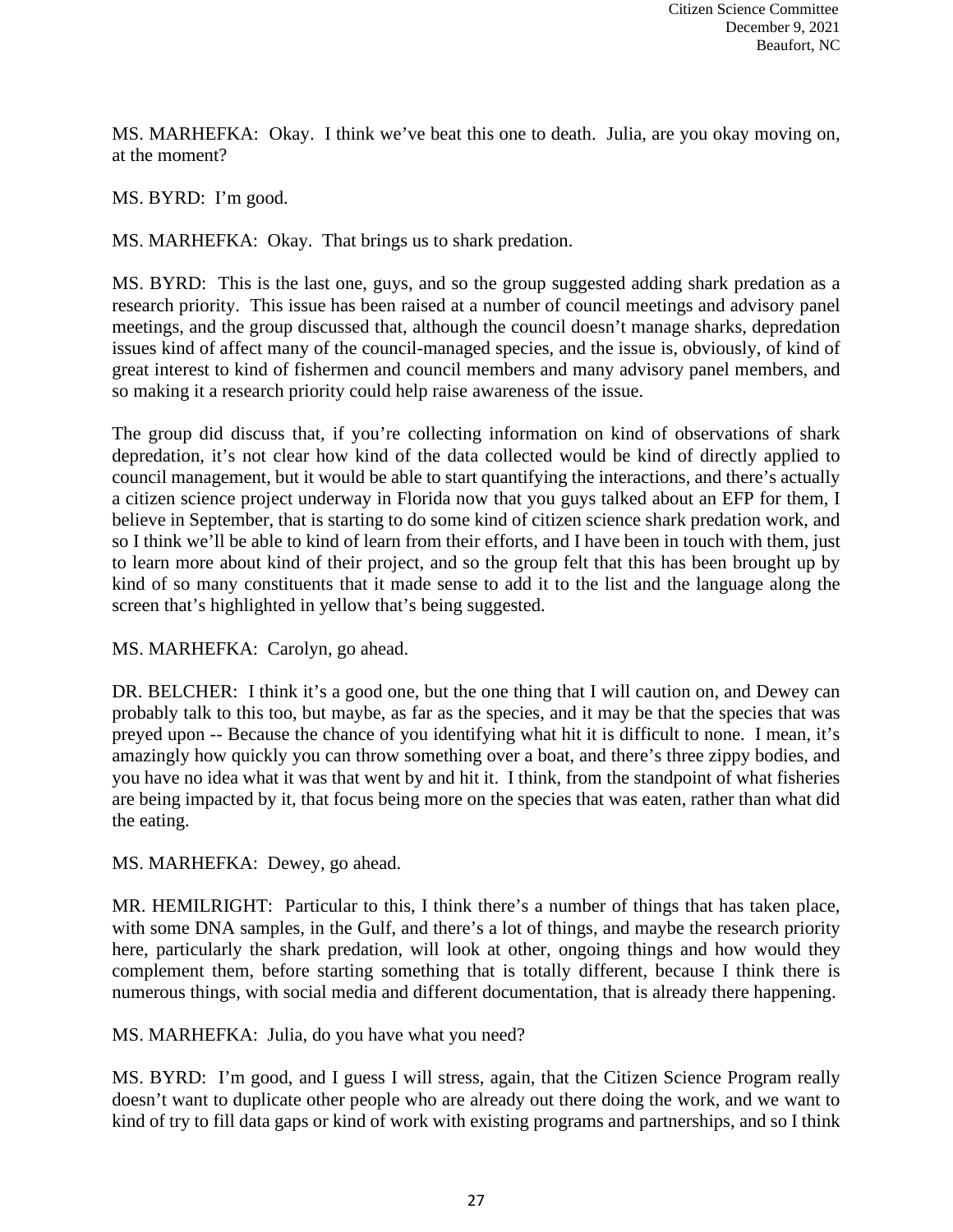it's a great point that we really need to kind of look to other folks who are already doing this research and see where we could potentially help plug in or collaborate or help support what they're doing. That's the last research priority, if there's no one else who has hands raised, Kerry.

Then just the last thing, and I know we're limited on time, and so there were other kind of suggestions that were discussed, but not recommended at this point, and kind of the explanations are in your Attachment 1a that kind of describe why they weren't added, and so I'm not going to get into them here, and then I think there were a couple of other issues that were brought up that were more kind of broader than just research priorities, but one is working more closely with the dive community, which has been brought up a couple of times during our discussion, and the other is to kind of explore an idea of a research fleet for citizen science projects, with the idea that maybe you could put together or develop a smaller group of vessels that are kind of highly trained in the scientific process and that are really interested in participating in data collection that could become kind of a group of kind of super volunteers that you may be able to reach out to first when you're developing projects.

Folks noted that the Northeast had a research fleet, and I don't know very much about that, and so I was interested in kind of reaching out to them to learn more about their program and just seeing if that kind of idea could be incorporated into our efforts, but that is all that I have on the research priorities now, Kerry, if folks -- If folks want to adopt these, we would need to have a motion to do that. I have drafted one that you all are welcome to kind of change the language on, as needed, or as you see fit.

MS. MARHEFKA: All right. Thank you. Perfect. Would anyone like to make this motion? Carolyn.

### DR. BELCHER: **I would like to move to adopt the updated citizen science research priorities, with modifications, as suggested.**

MS. MARHEFKA: All right. We have a motion by Carolyn and seconded by Trish. Any further discussion? **Any objections? Seeing none, the motion is approved.** 

Julia, I think maybe the best plan of attack, after talking with Chairman Bell, is to sort of find out if there's anything that you really, really want to highlight, as far as some of the programs and the projects that I know you're going to share with us that is outside of what's in the attachment, anything you want to just make sure we know, and I think it's probably asking a lot to go through the entire presentation, time-wise. Do you feel slighted if we handle it that way?

MS. BYRD: No, and I know that you guys are probably hangry and about to eat your arms off, and so I think you guys can kind of look through the presentation and kind of get an update on things. I guess a few things I would point out is that, one, I just wanted to folks know that some of the kind of program evaluation work we're doing with Rick Bonney, to kind of get baseline information on trust levels and engagement and collaboration with kind of the first phase of that project is underway, and we're trying to interview kind of six scientists, fishermen, and managers, and I know that many of you guys have been contacted and have been gracious enough to kind of let Rick interview you to collect information, and so we have -- We're trying to do eighteen interviews, and nine are complete, and so we have nine more that should hopefully be done by the end of December or early January, and then we should have a report for that for you guys to look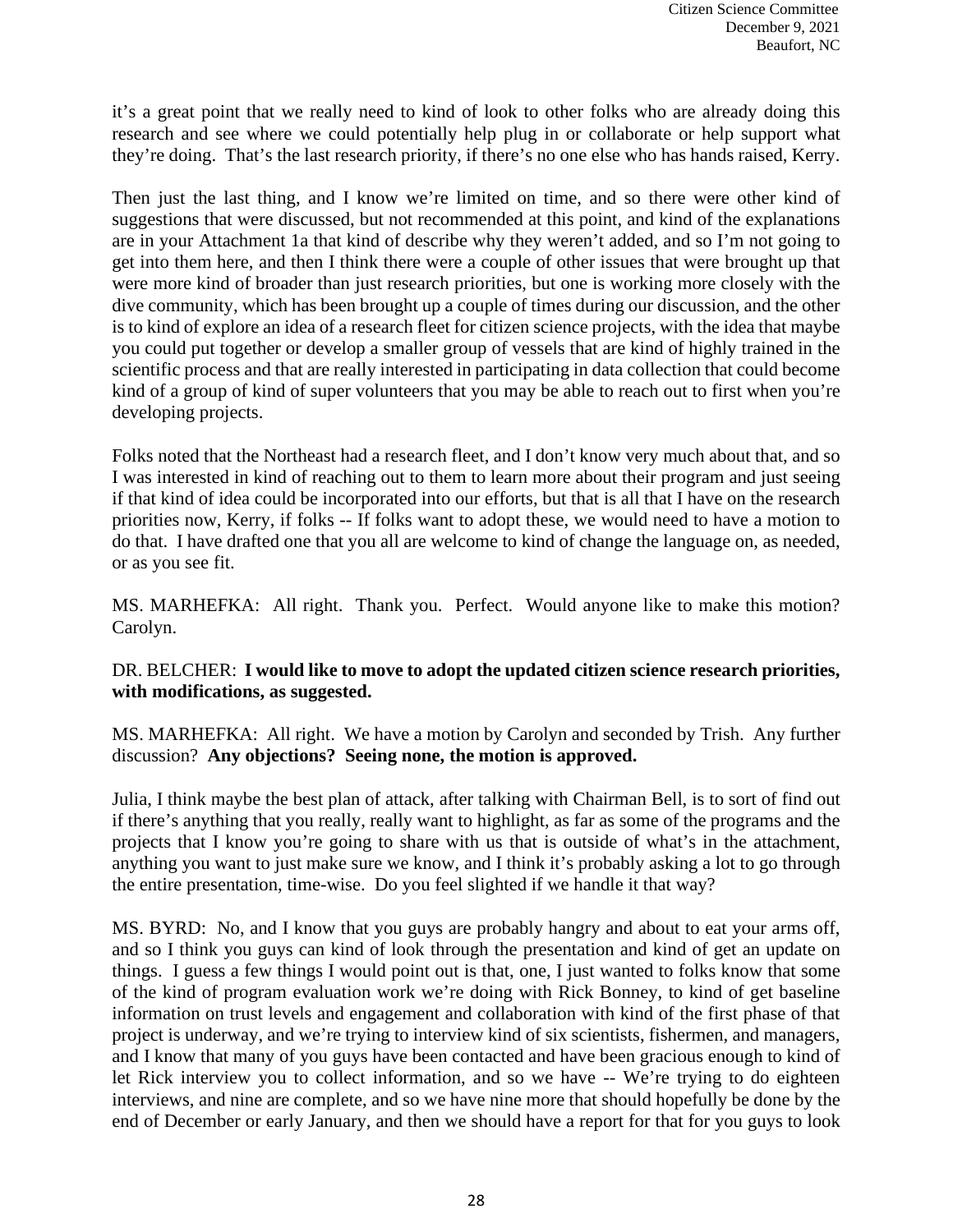at in February, and so I just wanted to thank those of you guys who have participated in the interviews.

Then I mentioned this earlier, but we are trying to wrap up the analysis and report for the FISHstory pilot project, and we're hoping to have that done in January, which can be shared with you all, and then, as far as the SAFMC Release project goes, Nick has really been leading efforts on that project since he came onboard, and, from the feedback that you guys gave in September about trying to kind of expand that project from collecting information on just shallow-water grouper to include red snapper, and there are some challenges with adding red snapper, and so we have been working with a planning group made of some assessment scientists, some fishermen, some of the kind of software developers and data managers, to kind of figure out how to do that, and we're hoping to add red snapper to that project by the spring of next year.

Those are kind of a few highlights, and, if anyone has any questions, after looking at the presentation, feel free to reach out, and I'm happy to share any additional information with you all.

MS. MARHEFKA: Julia, thank you, and the time that we sort of took away from you to give that update is not reflective of sort of how we all feel about the importance of what you do and what a great job you do at it, and so thank you very, very much and for phoning-in today, and I think, with that, this committee is adjourned.

(Whereupon, the meeting adjourned on December 9, 2021.)

- - -

Certified By: <u>Date:</u>

Transcribed By Amanda Thomas February 1, 2022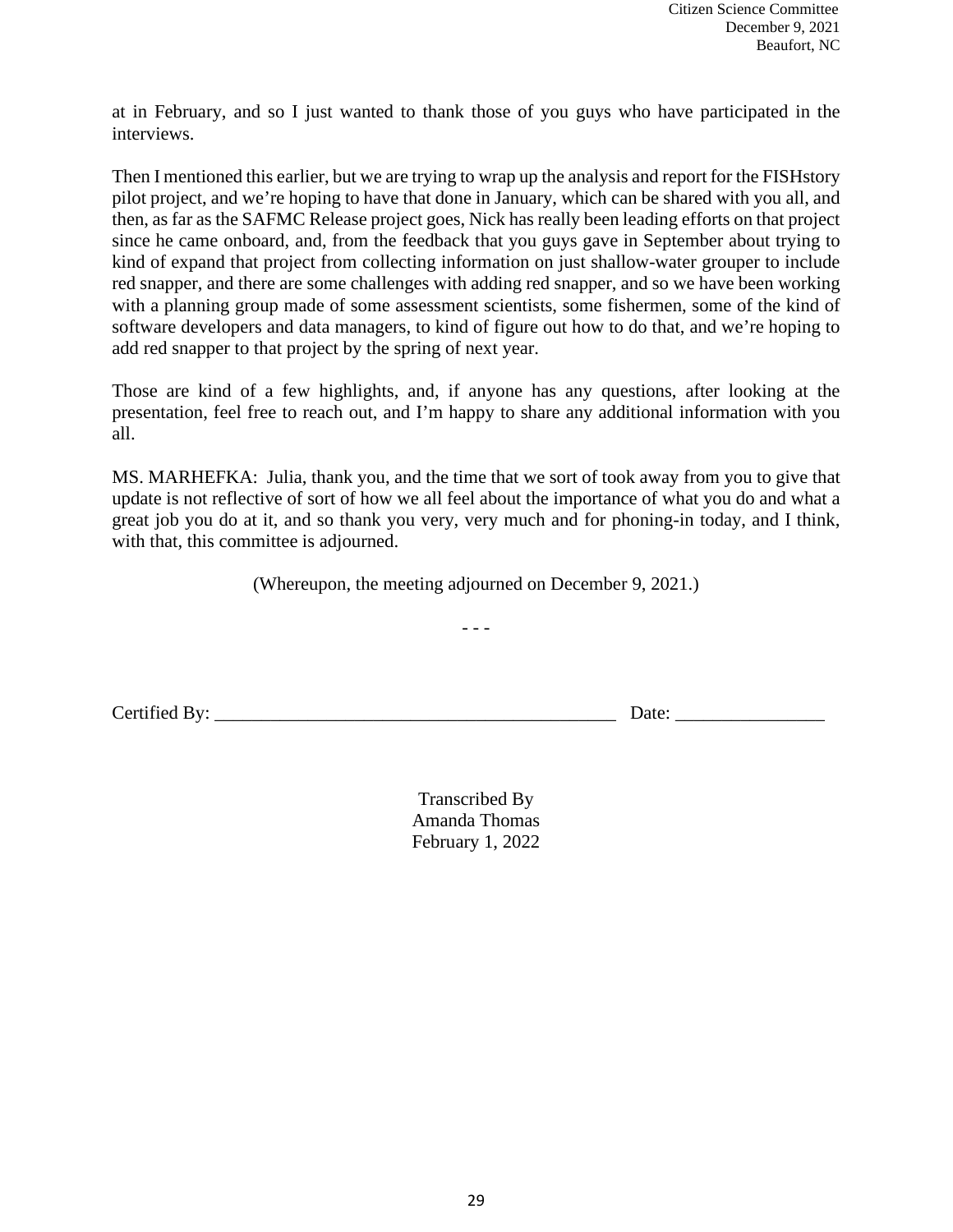## **Attendee Report: Meeting (12/6/21 - 12/10/21) SAFMC December Council**

Report Generated: 12/12/2021 04:54 PM EST

**Webinar ID Actual Start Date/Time Duration**<br>509-177-083 12/09/2021 09:09 AM EST 8 hours 2: 509-177-083 12/09/2021 09:09 AM EST 8 hours 23 minutes

### **Attendee Details**

| <b>Attended</b> | <b>Last Name</b> | <b>First Name</b> |
|-----------------|------------------|-------------------|
| Yes             | <b>BROUWER</b>   | <b>MYRA</b>       |
| Yes             | <b>BYRD</b>      | 01JULIA           |
| Yes             | <b>Bacheler</b>  | <b>Nate</b>       |
| Yes             | Bianchi          | Alan              |
| Yes             | <b>Bonura</b>    | Vincent           |
| Yes             | <b>Brennan</b>   | Ken               |
| Yes             | <b>Brown</b>     | Julie             |
| Yes             | <b>Burgess</b>   | Aurora            |
| Yes             | Calay            | Shannon           |
| Yes             | Chaya            | 01Cindy           |
| Yes             | Cheshire         | Rob               |
| Yes             | Christmas        | Merry             |
| Yes             | Clarke           | Lora              |
| Yes             | Conklin          | The Real Chris    |
| Yes             | Copeland         | 00 Robert         |
| Yes             | Cox              | <b>Derek</b>      |
| Yes             | Curtis           | 01Judd            |
| Yes             | <b>DeVictor</b>  | <b>Rick</b>       |
| Yes             | <b>Diaz</b>      | Dale              |
| Yes             | <b>FRANCO</b>    | <b>DAWN</b>       |
| Yes             | Finch            | Margaret          |
| Yes             | Fitzpatrick      | Eric              |
| Yes             | Foor             | <b>Brandon</b>    |
| Yes             | Foss             | Kristin           |
| Yes             | Friedman         | Leah              |
| Yes             | Gentry           | Lauren            |
| Yes             | Glazier          | Edward            |
| Yes             | Godwin           | Joelle            |
| Yes             | Gore             | Karla             |
| Yes             | Guyas            | Martha            |
| Yes             | Hadley           | 01John            |
| Yes             | <b>Helies</b>    | Frank             |
| Yes             | Hemilright       | Dewey             |
| Yes             | Herrera          | John              |
| Yes             | Hoke             | David             |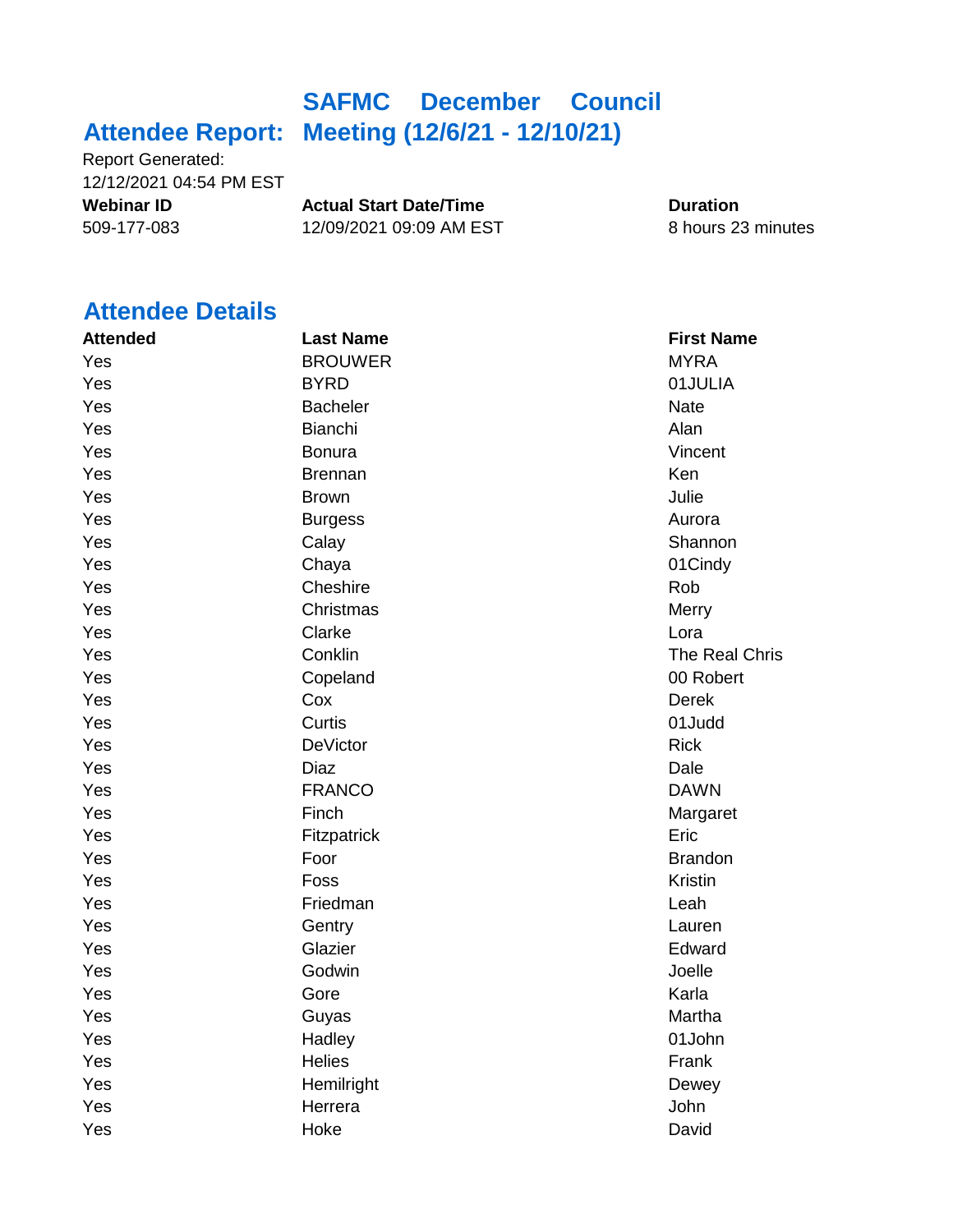| Yes | Howington      | Kathleen       |
|-----|----------------|----------------|
| Yes | Iberle         | 01Allie        |
| Yes | Ingram         | Jamal          |
| Yes | Iverson        | 01Kim          |
| Yes | Johnson        | Denise         |
| Yes | Johnston       | Lane           |
| Yes | Karnauskas     | Mandy          |
| Yes | Kellison       | Todd           |
| Yes | Kelly          | Aaron          |
| Yes | Kerns          | Toni           |
| Yes | Kittle         | Christine      |
| Yes | Klasnick       | 01Kelly        |
| Yes | Krikstan       | Catherine      |
| Yes | <b>LARKIN</b>  | Michael        |
| Yes | Laks           | Ira            |
| Yes | Locker         | Stephen        |
| Yes | <b>MTARVER</b> | <b>TIM</b>     |
| Yes | Malinowski     | Rich           |
| Yes | Martin         | <b>Drew</b>    |
| Yes | Masi           | Michelle       |
| Yes | McCoy          | Sherylanne     |
| Yes | Meehan         | Sean           |
| Yes | Mehta          | <b>Nikhil</b>  |
| Yes | Merrifield     | Jeanna         |
| Yes | Muehlstein     | Emily          |
| Yes | Muffley        | <b>Brandon</b> |
| Yes | Muñoz          | Roldan         |
| Yes | Neer           | Julie          |
| Yes | Nesslage       | Genny          |
| Yes | Newman         | Thomas         |
| Yes | O'Donnell      | Kelli          |
| Yes | OShaughnessy   | Patrick        |
| Yes | O'Brien        | Lauren         |
| Yes | Package-Ward   | Christina      |
| Yes | Porch          | Clay           |
| Yes | Pugliese       | 01Roger        |
| Yes | Ralston        | Kellie         |
| Yes | Records        | David          |
| Yes | Reichert       | Marcel         |
| Yes | Rhodes         | 01Cameron      |
| Yes | Roller         | 00Tom          |
| Yes | Runde          | <b>Brendan</b> |
| Yes | Sagarese       | <b>Skyler</b>  |
| Yes | Schobernd      | Christina      |
| Yes | Sedberry       | George         |
| Yes | Seward         | McLean         |
| Yes | Simpson        | Julie          |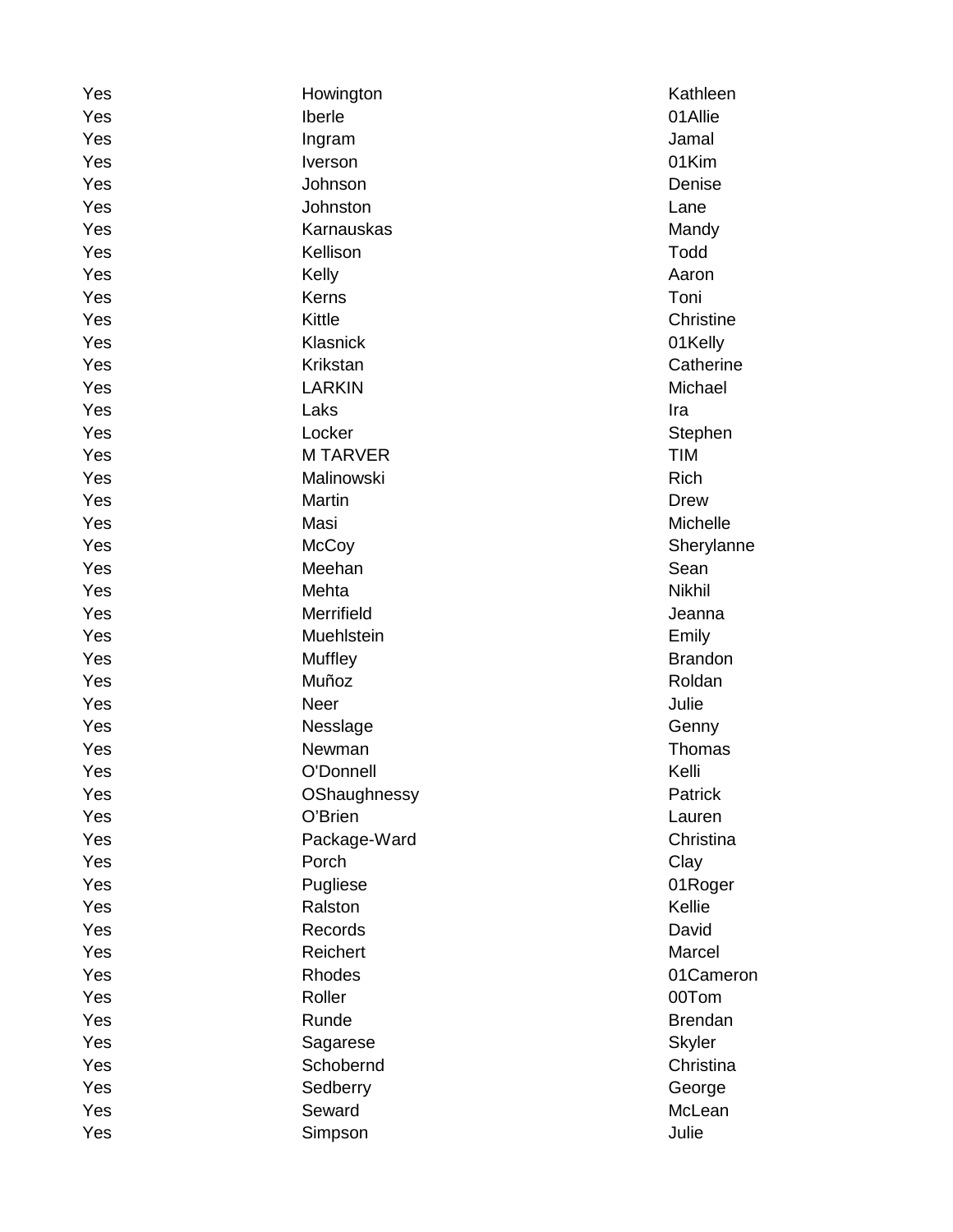| Smillie       | 01Nicholas  |
|---------------|-------------|
| Sramek        | Mark        |
| <b>Stemle</b> | Adam        |
| Stephen       | Jessica     |
| Sweetman      | <b>CJ</b>   |
| Vincent       | Matthew     |
| Walia         | Matt        |
| Waters        | Jim         |
| White         | Geoff       |
| Whitten       | Meredith    |
| Wiegand       | 01Christina |
| Wiseman       | adam        |
| Wyanski       | David       |
| brewer        | 00chester   |
| colby         | barrett     |
| emery         | jeff        |
| gloeckner     | david       |
| locke         | charles     |
| moss          | david       |
| sandorf       | scott       |
| schiaffo      | charlotte   |
| thomas        | 01suz       |
| vara          | mary        |
|               |             |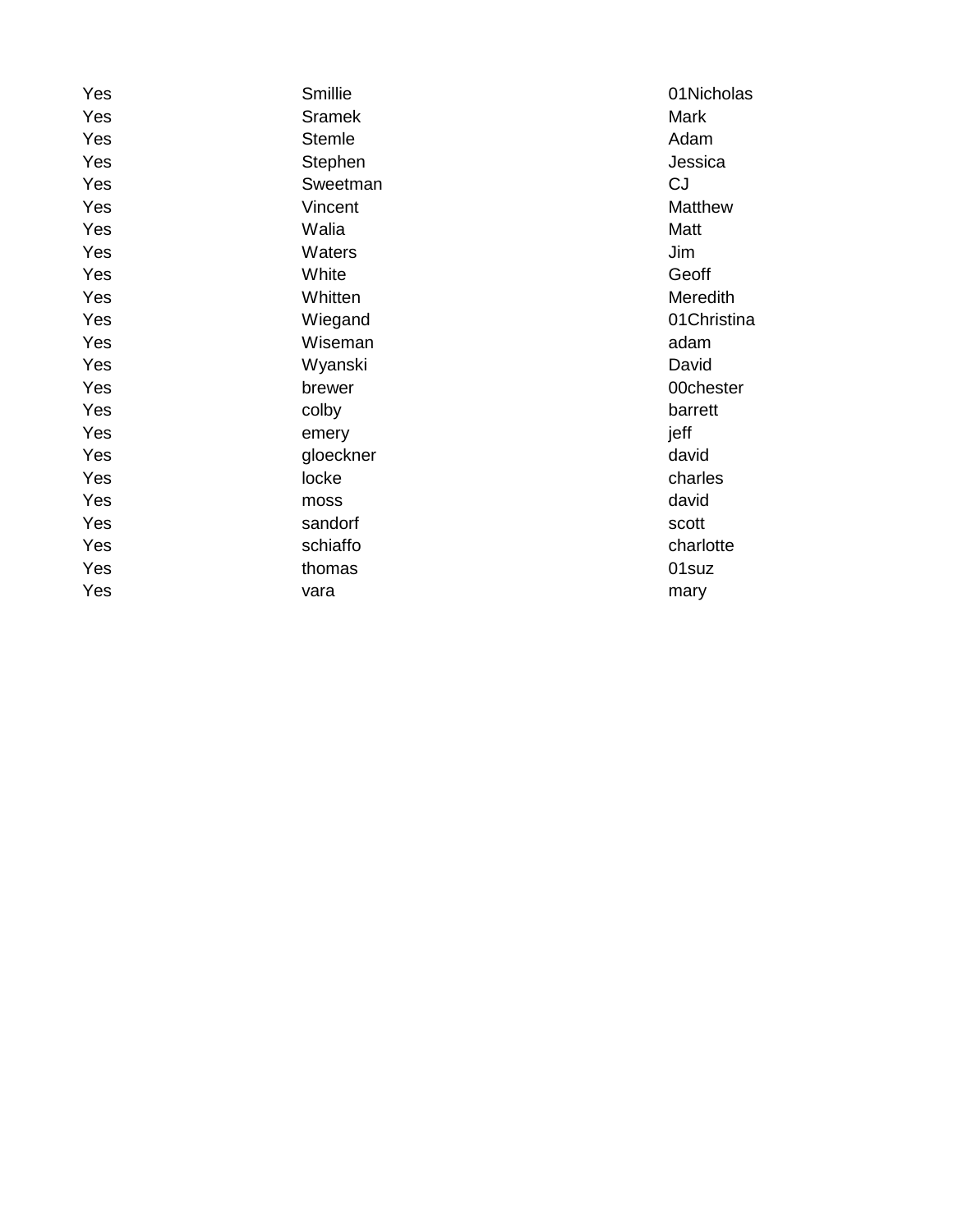$ATTEDO EES$   $UST$  -  $CITICE$  SCIEUCE SOUTH ATLANTIC FISHERY MANAGEMENT COUNCIL 2021 COUNCIL MEMBERS LI

Mel Bell, Chair V SCDNR-Marine Resources Division P.O. Box 12559 217 Ft. Johnson Road Charleston, SC 29422 (843)953-9007 [ph); [843)953-9159 [fax) bellm@dnr.sc.gov Kerry Marhefka

Dr. Carolyn Belcher, Vice Chair \ GA DNR - Coastal Resources Division One Conservation Way, Suite 300 Brunswick, GA 31520 [912)264-7218 [ph); [912)262-3143 [f) Carolyn.belcher@dnr.ga.gov

Robert Beal  $\sqrt{}$ Executive Director Atlantic States Marine Fisheries Commission 1050 N. Highland St. Suite 200 A-N Arlington, VA 22201 [703)842-0740 [ph); [703)842-0741 [f) rbeal@asmfc.org

Web Chester Brewer  $\sqrt{}$ 4440 PGA Boulevard, Suite 600 West Palm Beach, FL 33408 [561)655-4777

wcbsafmc@gmail.com<br>Chris Conklin P.O. Box 972 Murrells Inlet, SC 29576 [843)543-3833 conklinsafmc@gmail.com

LT Robert Copeland ( $\sqrt{WCD}$ Seventh Coast Guard District 909 SE 1st Ave. Miami, FL 33131 [305) 415-6781[ph); [786)457-6419[c) Robert.R.Copeland@uscg.mil

Tim Griner V 4446 Woodlark Lane Charlotte, NC 28211 [980)722-0918 [ph) timgrinersafmc@gmail.com

Rek Devictor<br>Shep<br>Blorcy

**Judy Helmey** 124 Palmetto Drive Savannah, GA 31410 [912) 897-4921 judyHelmey@gmail.com mail.com<br>  $\bigvee$ 

347 Plantation View Lane Mt. Pleasant, SC 29464 [843)452-7352 [ph) KerryOMarhefka@gmail.com

Jessica McCawley Florida Fish and Wildlife Conservation Commission 620 South Meridian St Tallahassee, FL 32399 (850)487-0554 (ph); (850)487-4847 (f) Jessica.mccawley@myfwc.com

(850)487-0554 (pn);<br>Jessica.mccawley@m<br>Trish Murphey NC Division of Marine Fisheries P.O. Box 769 3441 Arendell Street Morehead City, NC 28557 [242) 808-8011 [0); [252)241-9310 [c) Trish.murphey@ncdenr.gov

Tom Roller $\sqrt{\frac{WUV}{V}}$ 807 Deerfield Drive Beaufort, NC 28516 [252) 728-7907 [ph);[919)423-6310 [c) tomrollersafmc@gmail.com

Andy Strelcheck  $V$ Acting Regional Administrator NOAA Fisheries, Southeast Region 263 13th Avenue South St. Petersburg, FL 33701 [727)551-5702 Andy.strelcheck@noaa.gov

%peland@uscg.mil<br>
and May.stretcheck@r<br>
Laurilee Thompson<br>
P.O. Box 307 P.O. Box 307 Mims, FL3274 [321) 794-6866 thompsonlaurilee@gmail.com

Pat O(web)

monca<br>Johnwalter<br>Genny (web)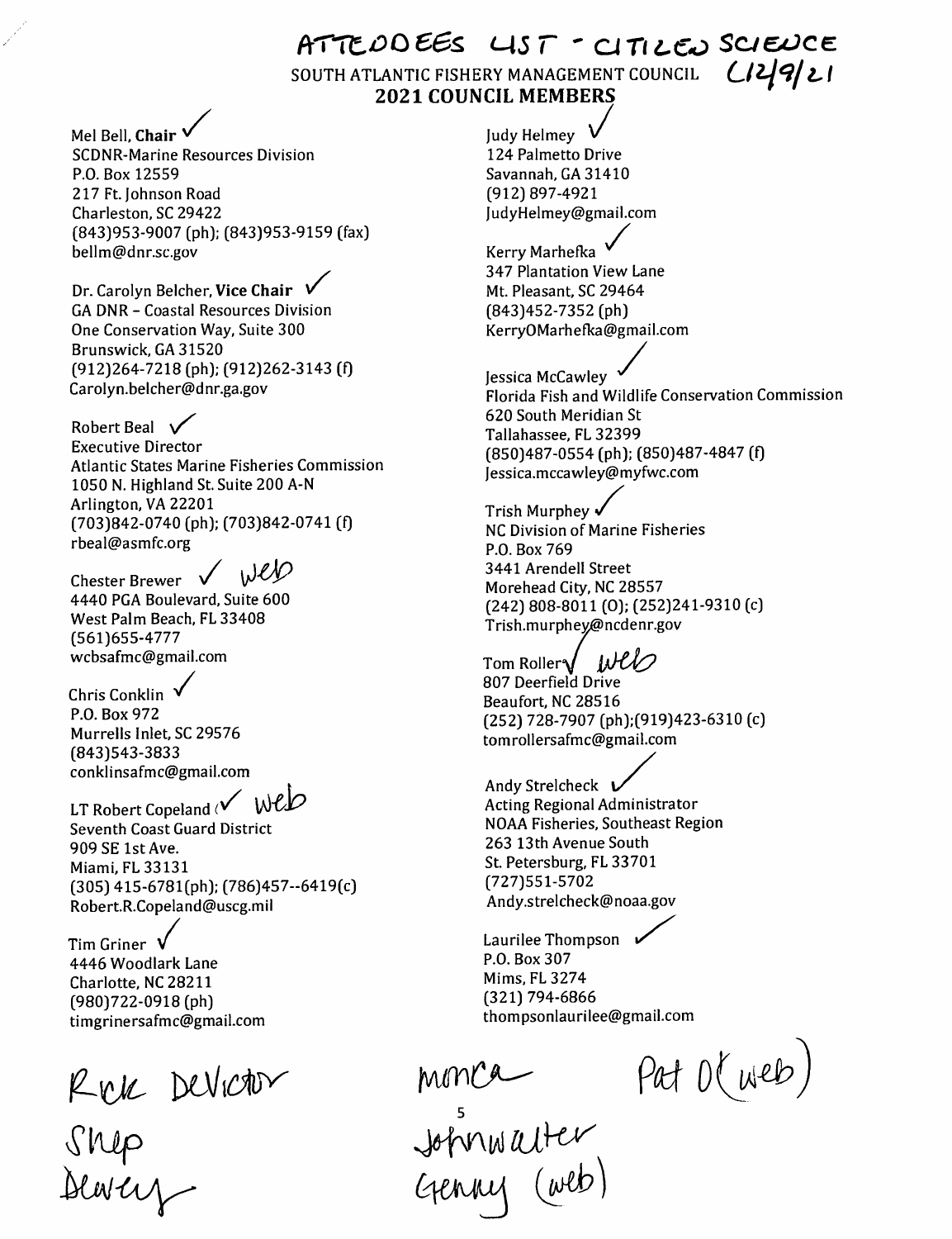### SOUTH ATLANTIC FISHERY MANAGEMENT COUNCIL 2021 COUNCIL MEMBERS continued

 $\ddot{\phantom{a}}$ 

Deirdre Warner-Kramer  $\bigtimes$ Office of Marine Conservation OES/OMC 2201 C Street. N.W. Department of State, Room 5806 Washington, DC 20520 [202)647-3228 (ph) VV'arner-KramerDM@state.gov

Spud Woodward 860 Buck Swamp Road Brunswick, GA 31523 (912)258-8970 (ph) swoodwardsafmc@gmail.com

U.S. Fish and Wildlife Service Representative TBD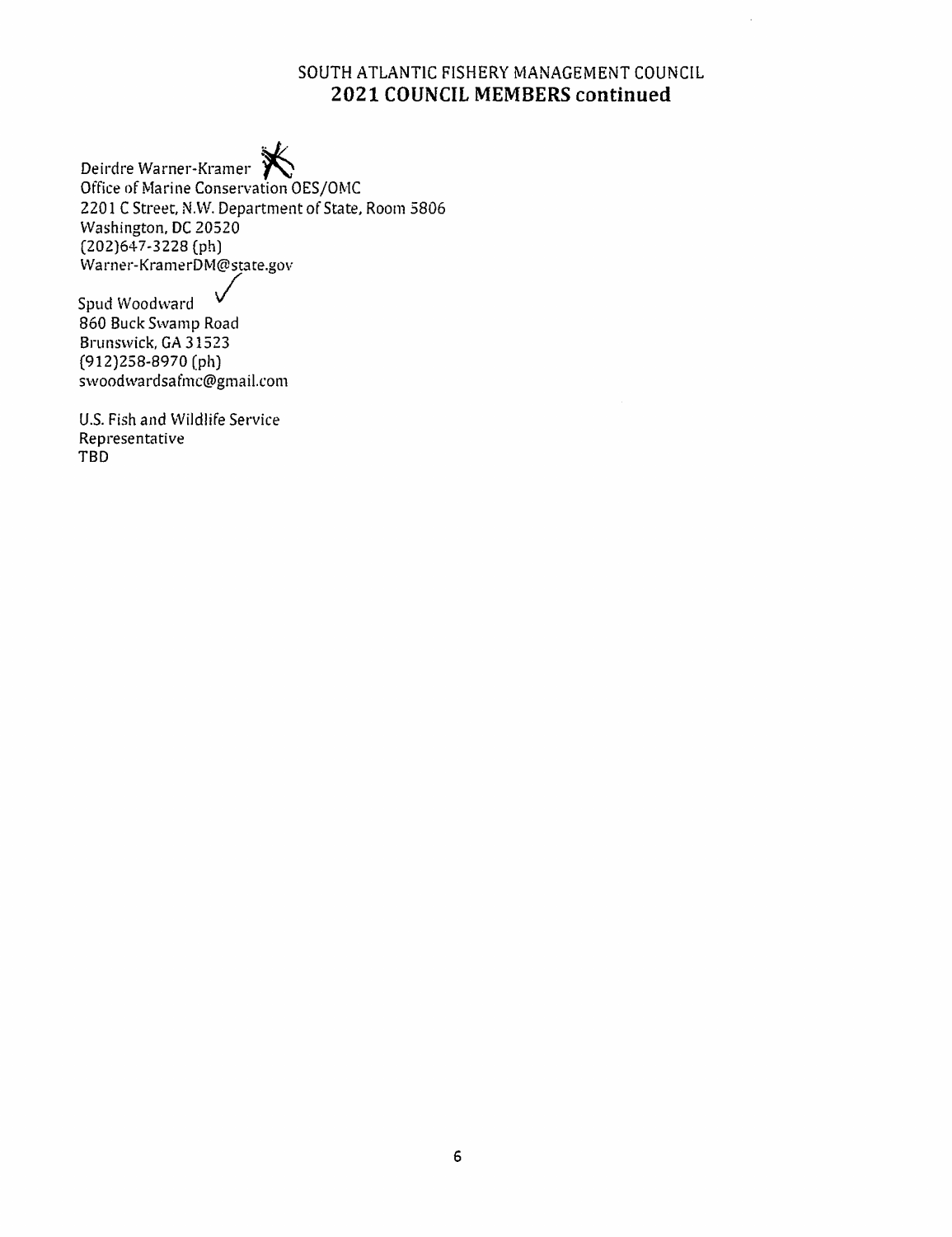### SOUTH ATLANTIC FISHERY MANAGEMENT COUNCIL COUNCIL STAFF

ATTENDEES LIST

Executive Director john Carmichael john.carmichaeI@safmc.net

Deputy Director - Science Dr. Chip Collier chip.collier@safmc.net

Deputy Director - Management Myra Brouwer myra.brouwer@safmc.net

/

Citizen Science Program Manager |ulia Byrd julia.byrd@safmc.net

Admin. Secretary/Travel Coordinator<br>Cindy Chaya Cindy Chaya  $\bigvee \bigvee$ cindy.chaya@safmc.net

Quantitative Fishery Scientist Dr. ludd Curtis |udd.curthis@safmc.net

Fishery Economist & FMP Coordinator John Hadley john.hadley@safmc.net

Fishery Scientist Allie Iberle AMie.iberle@safmc.net

Public Information Officer Kim Iverson kim.iverson@safmc.net

Administrative Officer Kelly Klasnick kelly.klasnick@safmc.net

Habitat & Ecosystem Scientist Roger Pugliese roger.pugliese@safmc.net / '



Outreach Program Manager web Cameron Rhodes cameron.rhodes@safmc.net

Fishery Scientist Dr. Mike Schmidtke mike.schmidtke@safmc.net

Citizen Science Project Coordinator Nicholas Smillie Nick.Smillie@safmc.net

Staff Accountant Suzanna Thomas suzanna.thomas@safmc.net

Fishery Social Scientist Christina Wiegand christina.wiegand@safmc.net

### SEDAR

**SEDAR Program Manager** Dr. Julie Neer Julie.neer@safmc.net

SEDAR Coordinator Kathleen Howington kathleen.howington@safmc.net